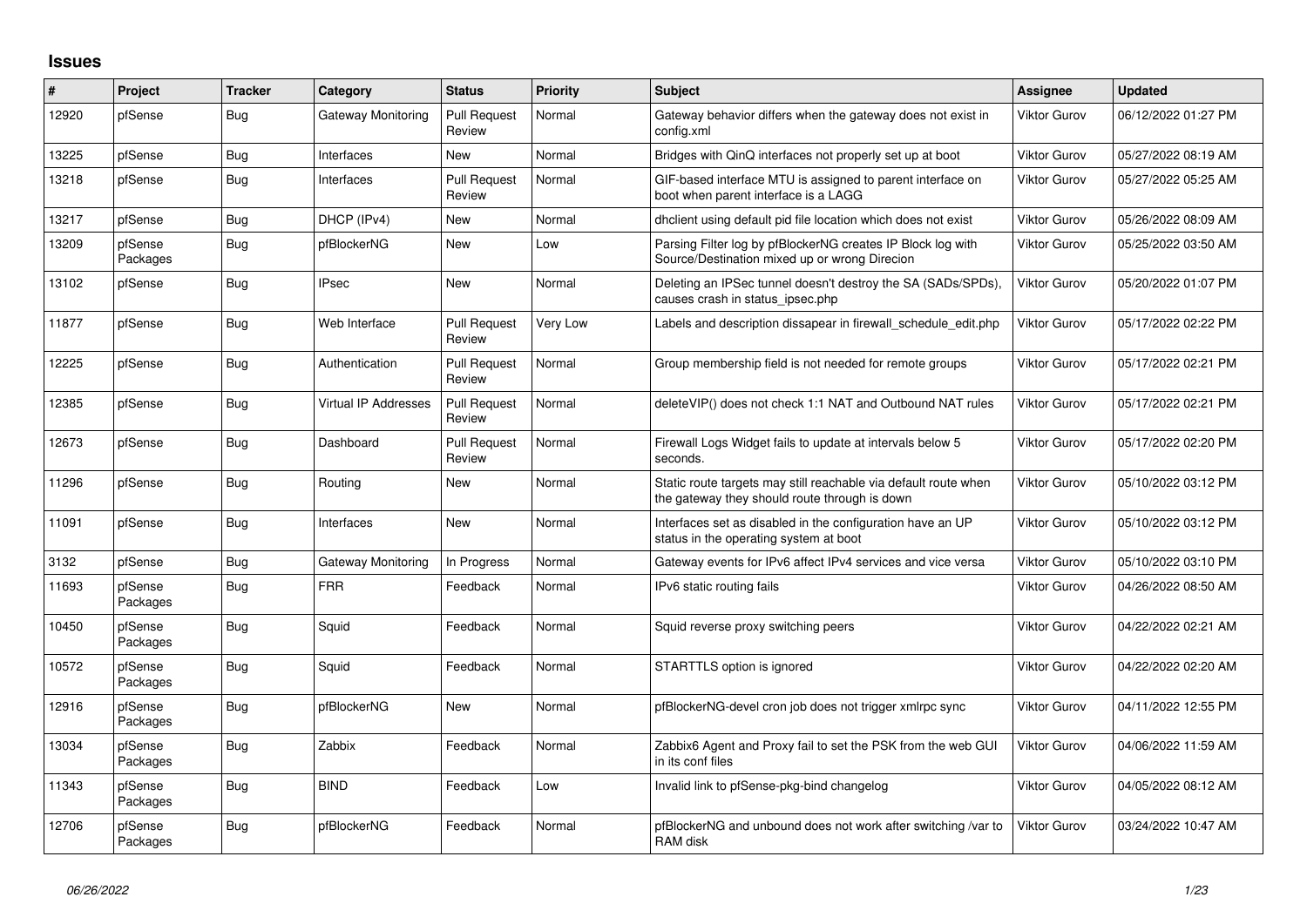| $\vert$ # | Project             | <b>Tracker</b> | Category          | <b>Status</b>                 | <b>Priority</b> | <b>Subject</b>                                                                                    | <b>Assignee</b>     | <b>Updated</b>      |
|-----------|---------------------|----------------|-------------------|-------------------------------|-----------------|---------------------------------------------------------------------------------------------------|---------------------|---------------------|
| 12965     | pfSense<br>Packages | Bug            | <b>FRR</b>        | <b>Pull Request</b><br>Review | Normal          | FRR BFD peer configuration is handled incorrectly in some<br>cases                                | <b>Viktor Gurov</b> | 03/22/2022 08:04 AM |
| 12623     | pfSense<br>Packages | <b>Bug</b>     | ACME              | New                           | Normal          | acme.sh package   DNS-ISPConfig settings                                                          | <b>Viktor Gurov</b> | 03/10/2022 03:42 PM |
| 12869     | pfSense<br>Packages | <b>Bug</b>     | <b>BIND</b>       | Feedback                      | Normal          | Bind DNS Package AAAA filtering Broken on new ZFS Installs                                        | <b>Viktor Gurov</b> | 03/09/2022 12:38 PM |
| 12670     | pfSense<br>Packages | <b>Bug</b>     | <b>ACME</b>       | New                           | Normal          | ACME package writes credentials to system log                                                     | <b>Viktor Gurov</b> | 03/07/2022 10:58 AM |
| 12683     | pfSense<br>Packages | <b>Bug</b>     | Snort             | Feedback                      | Normal          | snort get vpns list() does not include OpenVPN CSO                                                | <b>Viktor Gurov</b> | 02/15/2022 10:47 AM |
| 11836     | pfSense<br>Packages | Bug            | <b>FRR</b>        | Assigned                      | Normal          | FRR ACCEPTFILTER unstable                                                                         | <b>Viktor Gurov</b> | 02/14/2022 07:20 AM |
| 12762     | pfSense             | <b>Bug</b>     | <b>IPsec</b>      | <b>New</b>                    | Normal          | IPsec keep alive check ignores Child SA Start Action                                              | <b>Viktor Gurov</b> | 02/07/2022 11:21 AM |
| 12720     | pfSense             | Bug            | Rules / NAT       | <b>Pull Request</b><br>Review | Normal          | Hide the "tag" field on non-floating tabs                                                         | <b>Viktor Gurov</b> | 01/24/2022 03:11 PM |
| 12206     | pfSense<br>Packages | <b>Bug</b>     | <b>NET-SNMP</b>   | Feedback                      | Normal          | Certificate Manager page doesn't show Net-SNMP used<br>certificates                               | <b>Viktor Gurov</b> | 12/30/2021 09:40 AM |
| 12264     | pfSense<br>Packages | <b>Bug</b>     | Squid             | Feedback                      | Low             | Stray <table> line in squid monitor.php</table>                                                   | <b>Viktor Gurov</b> | 12/23/2021 10:53 AM |
| 11098     | pfSense<br>Packages | Bug            | Backup            | Feedback                      | Normal          | Backup Files and Directories plugin crashes firewall if /root<br>specified as backup location     | <b>Viktor Gurov</b> | 12/23/2021 10:45 AM |
| 8827      | pfSense<br>Packages | <b>Bug</b>     | squidguard        | New                           | Normal          | Squidguard: ACL redirect modes 'redirect' and 'err page' send<br>unresolvable URLs to the client. | <b>Viktor Gurov</b> | 12/21/2021 05:49 AM |
| 11054     | pfSense<br>Packages | <b>Bug</b>     | <b>FreeRADIUS</b> | Assigned                      | Normal          | Check Client Certificate CN not working as described                                              | <b>Viktor Gurov</b> | 12/14/2021 07:22 AM |
| 12506     | pfSense<br>Packages | <b>Bug</b>     | Suricata          | Feedback                      | Normal          | Only selected instance is restarted on suppress list change                                       | <b>Viktor Gurov</b> | 12/01/2021 04:43 AM |
| 12101     | pfSense<br>Packages | <b>Bug</b>     | arpwatch          | Assigned                      | Normal          | ArpWatch Suppression Mac for "flip-flop" not suppressing                                          | <b>Viktor Gurov</b> | 10/09/2021 07:19 PM |
| 11961     | pfSense<br>Packages | <b>Bug</b>     | <b>FRR</b>        | Feedback                      | Normal          | FRR OSPF add unwanted area 0 authentication to router ospf                                        | <b>Viktor Gurov</b> | 09/16/2021 10:25 PM |
| 12167     | pfSense<br>Packages | Bug            | <b>FRR</b>        | Feedback                      | Normal          | BGP TCP setkey not set if neighbor is in peer group                                               | <b>Viktor Gurov</b> | 09/16/2021 09:38 AM |
| 11135     | pfSense<br>Packages | <b>Bug</b>     | haproxy           | Feedback                      | High            | HAproxy OCSP reponse crontab bug                                                                  | <b>Viktor Gurov</b> | 09/10/2021 11:51 AM |
| 12322     | pfSense<br>Packages | Bug            | Suricata          | Feedback                      | Normal          | Suricata creates invalid HOME NET entries                                                         | <b>Viktor Gurov</b> | 09/10/2021 11:42 AM |
| 6964      | pfSense<br>Packages | Bug            | Suricata          | Feedback                      | Normal          | Host OS Policy Assignment broken when using "Import" or<br>"Aliases" buttons                      | <b>Viktor Gurov</b> | 08/20/2021 07:52 AM |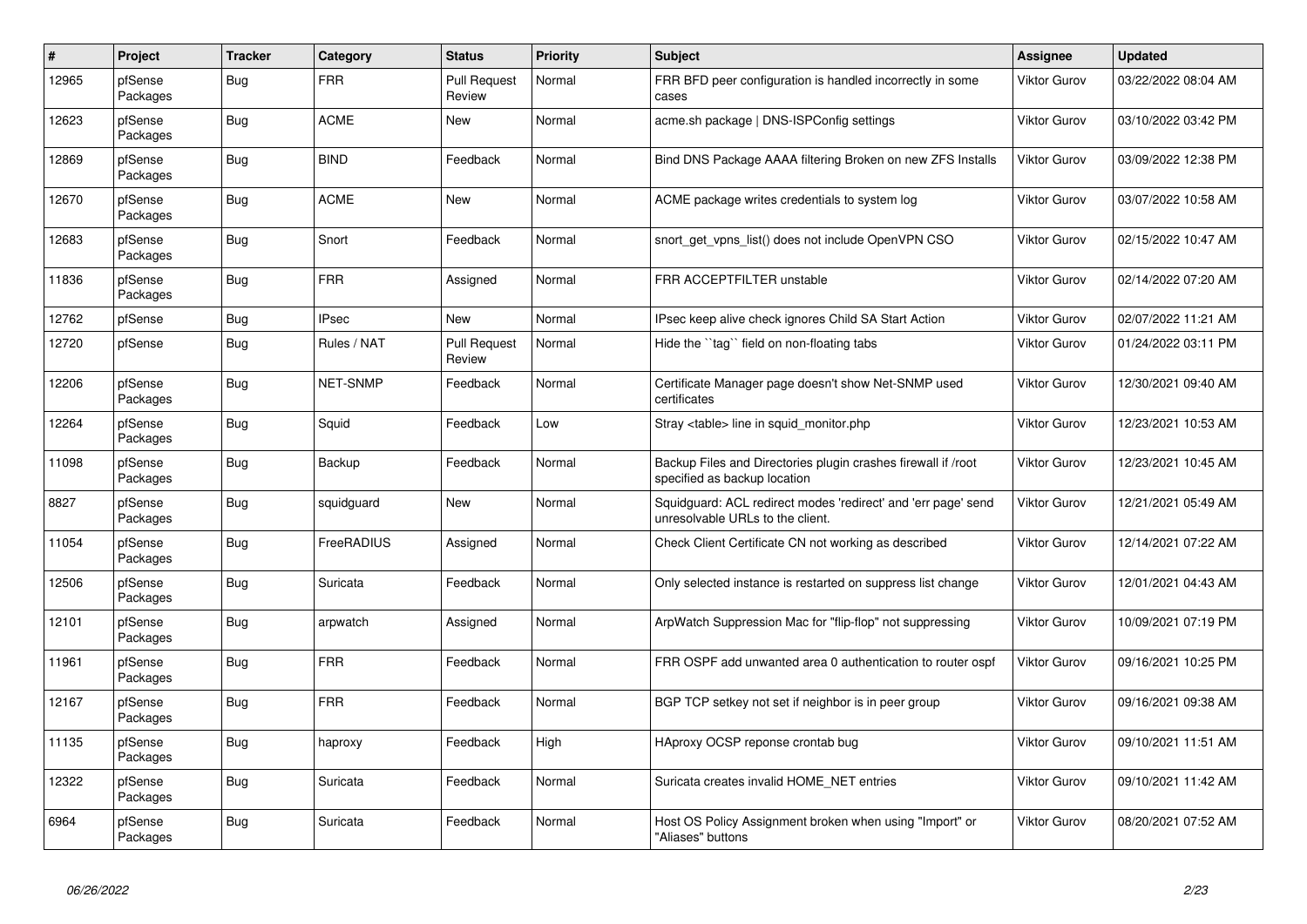| $\#$  | Project             | <b>Tracker</b> | Category      | <b>Status</b>                 | <b>Priority</b> | <b>Subject</b>                                                                                                                                 | Assignee            | <b>Updated</b>      |
|-------|---------------------|----------------|---------------|-------------------------------|-----------------|------------------------------------------------------------------------------------------------------------------------------------------------|---------------------|---------------------|
| 11847 | pfSense<br>Packages | Bug            | <b>FRR</b>    | Feedback                      | Normal          | Filters not applied to PEER Groups                                                                                                             | Viktor Gurov        | 07/30/2021 07:45 PM |
| 12036 | pfSense<br>Packages | <b>Bug</b>     | Zabbix        | Feedback                      | Normal          | Certificate Manager page do not show Zabbix used certificates                                                                                  | Viktor Gurov        | 07/15/2021 11:46 AM |
| 11681 | pfSense<br>Packages | Bug            | <b>FRR</b>    | Feedback                      | Normal          | FRR generates invalid BFD configuration after removing<br>interfaces                                                                           | Viktor Gurov        | 07/14/2021 04:40 PM |
| 11746 | pfSense<br>Packages | <b>Bug</b>     | FreeRADIUS    | Feedback                      | Normal          | Second LDAP server configuration misses the ipaNThash<br>control attribute                                                                     | Viktor Gurov        | 07/14/2021 01:44 PM |
| 11756 | pfSense<br>Packages | <b>Bug</b>     | haproxy       | Feedback                      | Normal          | HaProxy does not transfer backend states during reload                                                                                         | Viktor Gurov        | 07/14/2021 01:21 PM |
| 11515 | pfSense<br>Packages | <b>Bug</b>     | node exporter | Feedback                      | Normal          | node exporter 0.18.1 1 - Unable to interact or start the service<br>from web ui                                                                | Viktor Gurov        | 07/14/2021 12:37 PM |
| 11937 | pfSense<br>Packages | <b>Bug</b>     | haproxy       | Feedback                      | Normal          | HAproxy "Use Client-IP" option breaks Captive Portal                                                                                           | Viktor Gurov        | 06/22/2021 08:48 AM |
| 11491 | pfSense<br>Packages | Bug            | haproxy       | Feedback                      | Normal          | haproxy-devel v0.62 2 - startup error 'httpchk'                                                                                                | Viktor Gurov        | 06/22/2021 08:46 AM |
| 11477 | pfSense<br>Packages | <b>Bug</b>     | <b>FRR</b>    | Feedback                      | Normal          | FRR does not recognize some BFD options                                                                                                        | Viktor Gurov        | 02/26/2021 10:52 PM |
| 11404 | pfSense<br>Packages | Bug            | <b>FRR</b>    | Feedback                      | Normal          | Incorrect prefix/access lists migration on update                                                                                              | Viktor Gurov        | 02/18/2021 09:49 AM |
| 11388 | pfSense<br>Packages | Bug            | FreeRADIUS    | Feedback                      | Normal          | Captive Portal authentication error with MySQL backend                                                                                         | Viktor Gurov        | 02/10/2021 08:54 AM |
| 11331 | pfSense<br>Packages | <b>Bug</b>     | FreeRADIUS    | Feedback                      | Normal          | FreeRADIUS latest package upgrade broke Plain Mac<br>Authentication                                                                            | Viktor Gurov        | 01/30/2021 10:08 AM |
| 4088  | pfSense<br>Packages | <b>Bug</b>     | squidguard    | Feedback                      | Normal          | Buggy squidgurd config file is created                                                                                                         | Viktor Gurov        | 01/28/2021 10:01 AM |
| 11274 | pfSense<br>Packages | <b>Bug</b>     | ntop          | Feedback                      | Normal          | ntopng https web server does not present full certificate chain                                                                                | Viktor Gurov        | 01/28/2021 09:51 AM |
| 11180 | pfSense<br>Packages | <b>Bug</b>     | Filer         | Feedback                      | Normal          | Filer run action for files on sync that wan't been modified                                                                                    | Viktor Gurov        | 01/08/2021 07:27 AM |
| 11570 | pfSense             | Regression     | Gateways      | <b>Pull Request</b><br>Review | Normal          | Gateway monitoring services is not always restarted on<br>interface events, which may prevent a WAN from recovering<br>back to an online state | Viktor Gurov        | 06/22/2022 09:04 PM |
| 13002 | pfSense<br>Packages | Regression     | <b>BIND</b>   | Feedback                      | Normal          | BIND 9.16_13 could not find existing DNSSEC keys at<br>/cf/named/etc/namedb/keys due to directory change                                       | <b>Viktor Gurov</b> | 03/31/2022 12:14 PM |
| 12653 | pfSense<br>Packages | Regression     | <b>FRR</b>    | Feedback                      | Normal          | RIP related startup error                                                                                                                      | Viktor Gurov        | 12/30/2021 08:37 AM |
| 11738 | pfSense<br>Packages | Regression     | squidguard    | Feedback                      | Normal          | SquidGuard 1.16.18_17 Not Filtering Blacklist No-Transparent<br>Mode                                                                           | Viktor Gurov        | 12/21/2021 05:48 AM |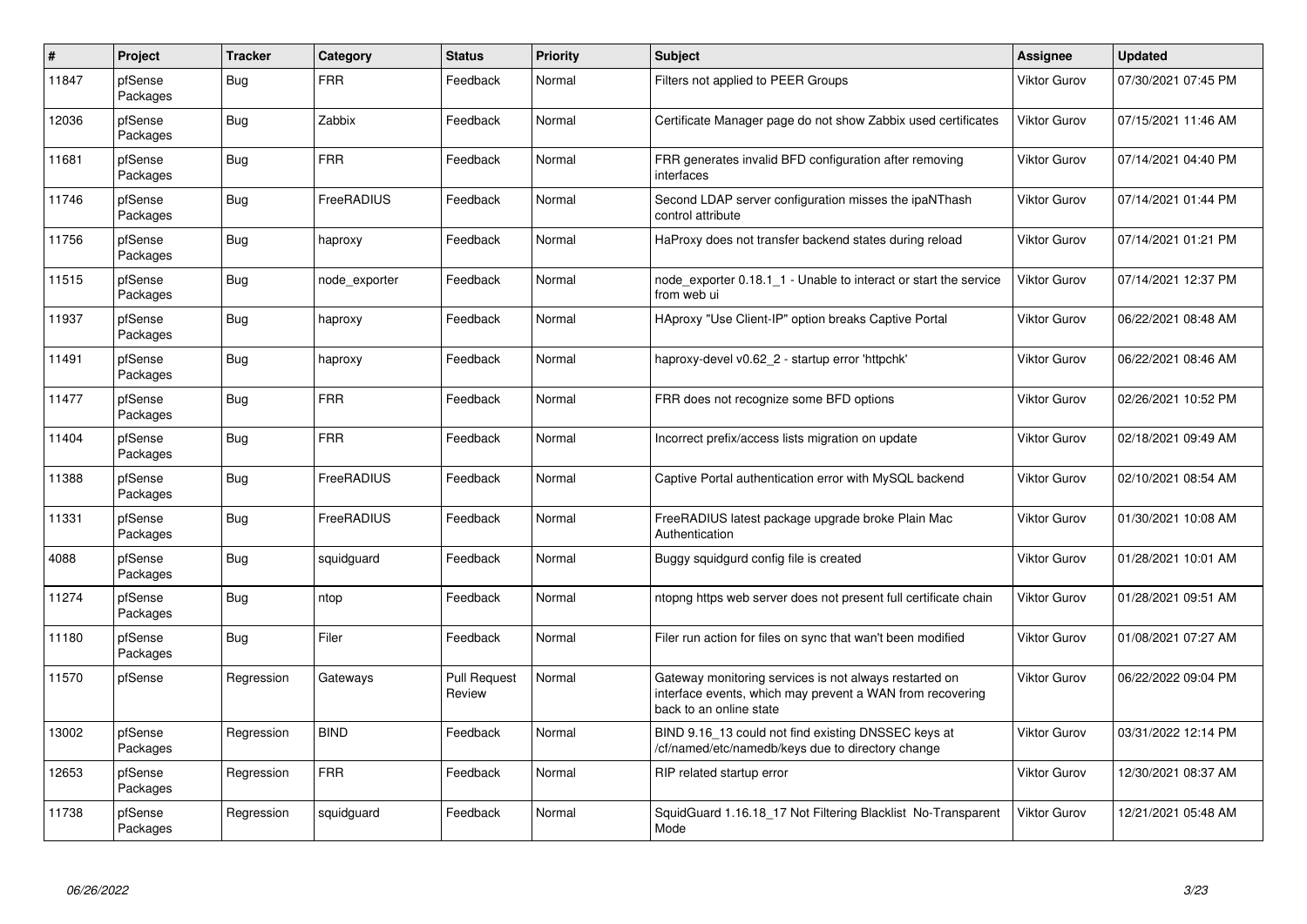| $\#$  | Project             | <b>Tracker</b> | Category               | <b>Status</b> | <b>Priority</b> | <b>Subject</b>                                                                        | Assignee            | <b>Updated</b>      |
|-------|---------------------|----------------|------------------------|---------------|-----------------|---------------------------------------------------------------------------------------|---------------------|---------------------|
| 12278 | pfSense<br>Packages | Regression     | Zabbix                 | Feedback      | Normal          | Invalid plugin certificates() function name                                           | Viktor Gurov        | 08/19/2021 05:52 AM |
| 10242 | pfSense<br>Packages | Feature        | New Package<br>Request | <b>New</b>    | Normal          | E2guardian Web filtering package                                                      | <b>Viktor Gurov</b> | 05/30/2022 10:40 AM |
| 13135 | pfSense<br>Packages | Feature        | pfBlockerNG            | <b>New</b>    | Normal          | Add dibdot DoH-IP-blocklists feeds                                                    | Viktor Gurov        | 05/08/2022 01:50 AM |
| 9721  | pfSense<br>Packages | Feature        | Squid                  | Feedback      | Normal          | add squidclient -h 127.0.0.1 mgr:info output to Diagnostics /<br>Squid and status.php | Viktor Gurov        | 04/22/2022 02:21 AM |
| 9982  | pfSense<br>Packages | Feature        | Squid                  | Feedback      | Normal          | basic_Idap_auth TLS connection                                                        | Viktor Gurov        | 04/22/2022 02:21 AM |
| 10779 | pfSense<br>Packages | Feature        | haproxy                | Feedback      | Normal          | HAProxy SSL/TLS Compatibility Mode                                                    | Viktor Gurov        | 04/22/2022 02:20 AM |
| 10871 | pfSense<br>Packages | Feature        | FreeRADIUS             | Feedback      | Normal          | Extra time period counters for SQL backend                                            | Viktor Gurov        | 04/22/2022 02:19 AM |
| 10908 | pfSense<br>Packages | Feature        | FreeRADIUS             | Feedback      | Normal          | FreeRADIUS server certificate not using full CA chain                                 | <b>Viktor Gurov</b> | 04/22/2022 02:19 AM |
| 12909 | pfSense<br>Packages | Feature        | Suricata               | <b>New</b>    | Normal          | Convert Suricata GeoIP Lookup feature on ALERTS tab to use<br>local GeoIP2 database   | Viktor Gurov        | 03/07/2022 08:28 AM |
| 5922  | pfSense             | Feature        | <b>SNMP</b>            | <b>New</b>    | Normal          | SNMP - enable SNMP v3 functionality                                                   | Viktor Gurov        | 03/02/2022 02:40 PM |
| 12281 | pfSense<br>Packages | Feature        | Nut                    | New           | Normal          | Add support for Telegram/Pushover notifications                                       | <b>Viktor Gurov</b> | 01/24/2022 07:25 AM |
| 11210 | pfSense<br>Packages | Feature        | Suricata               | Feedback      | Normal          | 3rd party rulesets                                                                    | Viktor Gurov        | 11/24/2021 04:21 AM |
| 10739 | pfSense<br>Packages | Feature        | haproxy                | Feedback      | Normal          | Update HAproxy-devel package to 2.2 and HAproxy to 2.0                                | Viktor Gurov        | 10/03/2021 03:53 PM |
| 11295 | pfSense<br>Packages | Feature        | pfBlockerNG            | Feedback      | Normal          | DNSBL IDN support                                                                     | Viktor Gurov        | 09/10/2021 11:33 AM |
| 12292 | pfSense<br>Packages | Feature        | Suricata               | Feedback      | Normal          | GeoIP look on the Alerts, Blocked and Files pages                                     | Viktor Gurov        | 08/23/2021 08:16 AM |
| 12285 | pfSense<br>Packages | Feature        | Suricata               | In Progress   | Normal          | Add more EVE Logged Traffic protocols                                                 | <b>Viktor Gurov</b> | 08/20/2021 08:22 AM |
| 10872 | pfSense<br>Packages | Feature        | Suricata               | Feedback      | Normal          | Add adjustable notification for Severity Alert                                        | Viktor Gurov        | 08/20/2021 07:52 AM |
| 9852  | pfSense<br>Packages | Feature        | Suricata               | Feedback      | Normal          | show File-Store directory listing                                                     | Viktor Gurov        | 08/20/2021 07:52 AM |
| 11155 | pfSense<br>Packages | Feature        | pfBlockerNG            | Feedback      | Normal          | SafeSearch AAAA                                                                       | Viktor Gurov        | 02/05/2021 04:54 AM |
| 11248 | pfSense<br>Packages | Feature        | squidguard             | Feedback      | Normal          | SafeSearch update                                                                     | Viktor Gurov        | 01/28/2021 10:01 AM |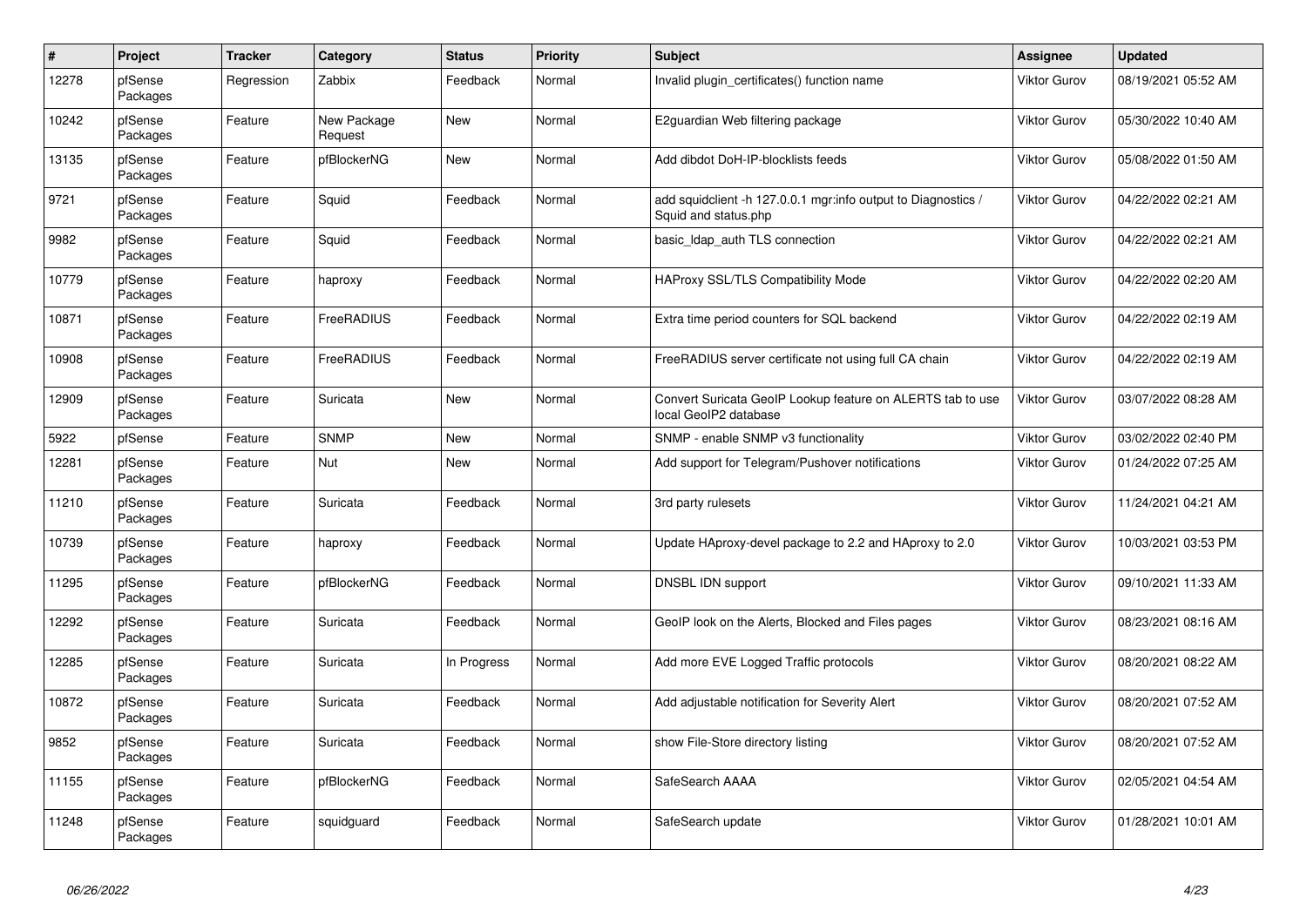| #     | Project             | <b>Tracker</b> | Category              | <b>Status</b>                 | <b>Priority</b> | <b>Subject</b>                                                                        | <b>Assignee</b>         | <b>Updated</b>      |
|-------|---------------------|----------------|-----------------------|-------------------------------|-----------------|---------------------------------------------------------------------------------------|-------------------------|---------------------|
| 10541 | pfSense<br>Packages | Feature        | Squid                 | Feedback                      | Normal          | Squid failover and load balancing                                                     | <b>Viktor Gurov</b>     | 01/14/2021 07:34 AM |
| 2386  | pfSense             | Feature        | Interfaces            | <b>Pull Request</b><br>Review | Normal          | Bridge member that is not an assigned interface                                       | <b>Viktor Gurov</b>     | 12/02/2020 06:01 AM |
| 12431 | pfSense             | Todo           | Web Interface         | <b>Pull Request</b><br>Review | Normal          | GUI pages should use "POST" for AJAX calls, not "GET"                                 | <b>Viktor Gurov</b>     | 05/17/2022 02:20 PM |
| 12354 | pfSense<br>Packages | Todo           | haproxy               | Feedback                      | High            | Update haproxy-devel to mitigate CVE-2021-40346                                       | <b>Viktor Gurov</b>     | 05/12/2022 08:50 AM |
| 12865 | pfSense<br>Packages | Todo           | <b>RRD Summary</b>    | Feedback                      | Normal          | <b>RRD Summary improvements</b>                                                       | <b>Viktor Gurov</b>     | 03/04/2022 12:20 PM |
| 12351 | pfSense<br>Packages | Todo           | pfBlockerNG           | Feedback                      | Normal          | Remove non-functional feeds                                                           | <b>Viktor Gurov</b>     | 02/04/2022 02:29 PM |
| 8794  | pfSense             | Feature        | <b>NTPD</b>           | <b>New</b>                    | Normal          | NTP authentiction                                                                     | Tod L                   | 08/05/2021 01:20 AM |
| 13298 | pfSense             | Bug            | <b>Dynamic DNS</b>    | <b>Pull Request</b><br>Review | Normal          | Dynv6 does not check response code when updating                                      | Tiago Beling<br>d'Avila | 06/24/2022 07:47 AM |
| 13114 | pfSense<br>Packages | <b>Bug</b>     | <b>BIND</b>           | Feedback                      | Normal          | BIND calls rndc in rc stop when named is not running                                  | <b>Stuart Wyatt</b>     | 05/04/2022 12:41 PM |
| 11352 | pfSense             | Bug            | FreeBSD               | <b>New</b>                    | Low             | CTF types > 2^15 in the pfSense kernel config results in DTrace<br>failing            | Scott Long              | 03/17/2021 02:52 AM |
| 8179  | pfSense             | Bug            | DHCP (IPv4)           | Feedback                      | Normal          | Incorrect reverse DNS zone in DHCP server config for<br>non-octet-aligned subnet mask | Renato Botelho          | 02/09/2022 11:17 PM |
| 9296  | pfSense             | <b>Bug</b>     | Aliases / Tables      | Confirmed                     | Low             | Alias content is sometimes incomplete when mixing FQDN and<br>IP address              | Reid Linnemann          | 06/18/2022 03:12 PM |
| 13282 | pfSense Plus        | Bug            | Aliases / Tables      | <b>New</b>                    | Normal          | FQDN Aliases Break if an Invalid Domain is Present in the<br>Chain                    | Reid Linnemann          | 06/18/2022 03:12 PM |
| 13215 | pfSense             | Bug            | Captive Portal        | Assigned                      | Normal          | Allowed MAC/IP/Hostname traffic counts for authorized users                           | Reid Linnemann          | 05/31/2022 05:31 PM |
| 13226 | pfSense             | Bug            | <b>Captive Portal</b> | Confirmed                     | Normal          | Captive Portal doesn't disconnect established OpenVPN link                            | Reid Linnemann          | 05/30/2022 10:38 AM |
| 11545 | pfSense             | Regression     | Interfaces            | Feedback                      | Normal          | Primary interface address is not always used when VIPs are<br>present                 | Reid Linnemann          | 06/24/2022 10:25 AM |
| 1831  | pfSense             | Feature        | <b>Captive Portal</b> | New                           | Normal          | Captive portal IPv6 support                                                           | Reid Linnemann          | 05/25/2022 07:57 AM |
| 4451  | pfSense             | Bug            | DHCP (IPv4)           | New                           | Low             | Status DHCP Leases shows double entries for static entries<br>without IP address      | <b>Phillip Davis</b>    | 05/21/2022 04:55 PM |
| 7216  | pfSense             | Feature        | Web Interface         | New                           | Normal          | Allow user to choose date display format                                              | <b>Phillip Davis</b>    | 02/02/2018 04:20 PM |
| 11498 | pfSense             | Feature        | WireGuard             | New                           | Normal          | WireGuard does not pass multicast traffic to peer                                     | Peter Grehan            | 03/19/2021 10:59 AM |
| 12462 | pfSense<br>Packages | Feature        | Telegraf              | <b>Pull Request</b><br>Review | Normal-package  | Telegraf: Add "devfs" to ignore_fs                                                    | Offstage Roller         | 10/18/2021 09:03 AM |
| 9970  | pfSense             | Feature        | Captive Portal        | New                           | Low             | Captive Portal and SAML2 Integration                                                  | Mauro Braggio           | 10/12/2020 07:39 AM |
| 2693  | pfSense             | Feature        | Console Menu          | New                           | Normal          | Allow mapping mapping non-physical interfaces via console                             | Mathieu Simon           | 11/27/2012 03:00 PM |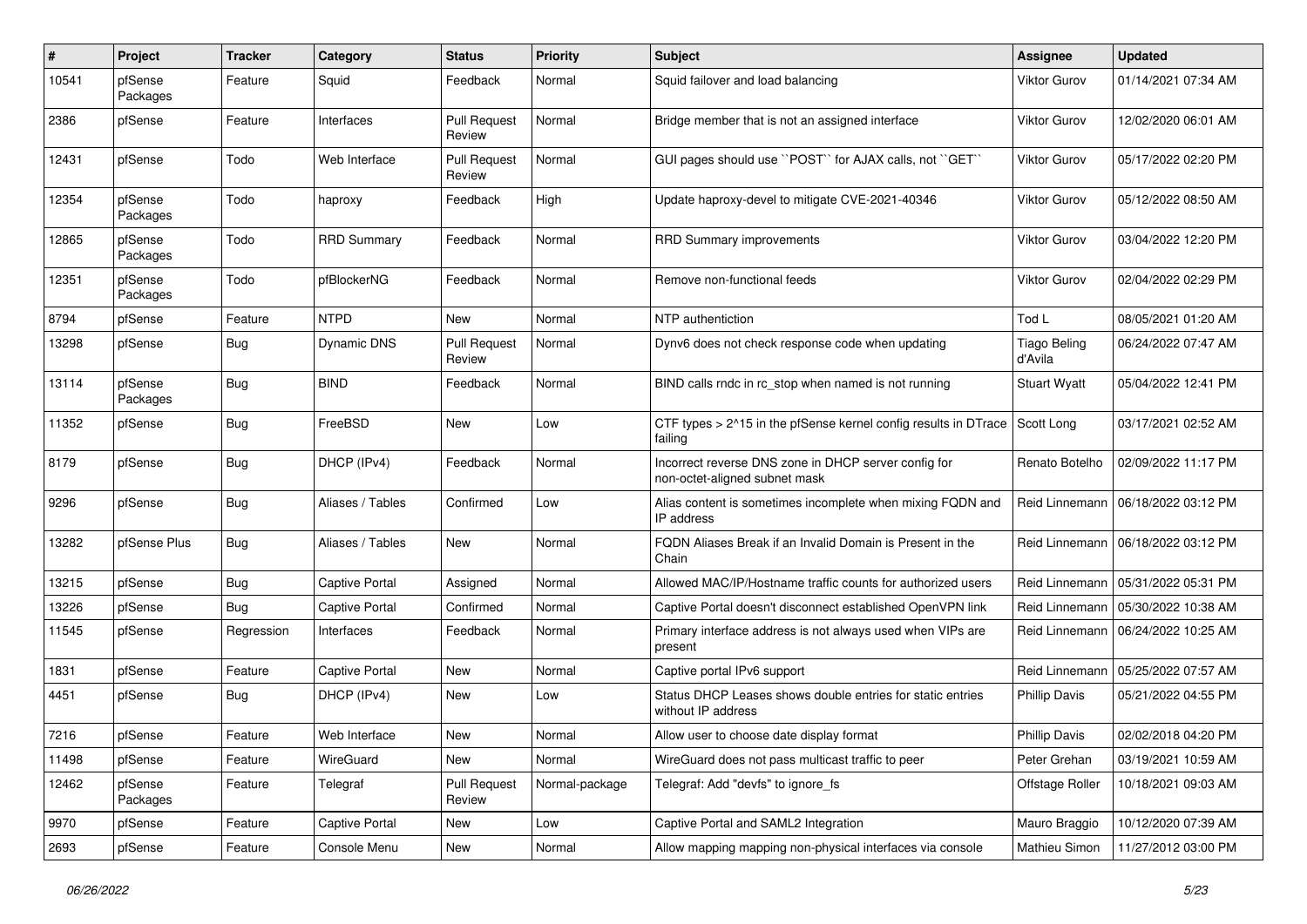| #     | Project      | <b>Tracker</b> | Category                            | <b>Status</b>                 | <b>Priority</b> | <b>Subject</b>                                                                                              | <b>Assignee</b>       | <b>Updated</b>      |
|-------|--------------|----------------|-------------------------------------|-------------------------------|-----------------|-------------------------------------------------------------------------------------------------------------|-----------------------|---------------------|
| 13014 | pfSense      | <b>Bug</b>     | <b>IPsec</b>                        | New                           | Normal          | Charon.vici can get in a bad state                                                                          | Mateusz Guzik         | 05/24/2022 05:05 PM |
| 12079 | pfSense      | Bug            | <b>IGMP Proxy</b>                   | <b>New</b>                    | Normal          | IGMPProxy: kernel panic, Sleeping thread owns a<br>non-sleepable lock                                       | Mateusz Guzik         | 05/10/2022 03:14 PM |
| 12849 | pfSense      | <b>Bug</b>     | <b>Operating System</b>             | New                           | Normal          | pfsync kernel crash on reboot                                                                               | Mateusz Guzik         | 02/22/2022 02:02 PM |
| 12547 | pfSense      | <b>Bug</b>     | <b>Operating System</b>             | Feedback                      | Normal          | unsheduled system reboot/crash                                                                              | Mateusz Guzik         | 12/01/2021 01:20 PM |
| 12144 | pfSense      | <b>Bug</b>     | <b>Operating System</b>             | In Progress                   | Normal          | Bug in "df -t" filtering if two filesystems use the same<br>mountpoint                                      | Mateusz Guzik         | 09/10/2021 10:07 AM |
| 9349  | pfSense      | <b>Bug</b>     | <b>IPsec</b>                        | Confirmed                     | Normal          | IPSec service start/stop/restart fails after settings change                                                | Markus<br>Stockhausen | 10/30/2020 01:33 PM |
| 7996  | pfSense      | <b>Bug</b>     | Web Interface                       | <b>Pull Request</b><br>Review | Very Low        | Unnecessary link tag in login page                                                                          | Marcos<br>Mendoza     | 06/26/2022 02:47 PM |
| 13243 | pfSense      | Bug            | OpenVPN                             | <b>Pull Request</b><br>Review | Normal          | OpenVPN status for multi-user VPN shows info icon to display<br>RADIUS rules when there are none to display | Marcos<br>Mendoza     | 06/19/2022 05:53 PM |
| 13094 | pfSense      | Feature        | Packet Capture                      | <b>Pull Request</b><br>Review | Normal          | Allow packet capture filtering in tagged packets                                                            | Marcos<br>Mendoza     | 04/24/2022 06:06 PM |
| 13270 | pfSense Docs | New Content    | OpenVPN                             | <b>Pull Request</b><br>Review | Normal          | OpenVPN client gateway is incorrect when the server does not<br>push routes                                 | Marcos<br>Mendoza     | 06/26/2022 12:54 PM |
| 12495 | pfSense      | Feature        | Dynamic DNS                         | <b>Pull Request</b><br>Review | Normal          | DynDNS: add deSEC IPv4&v6 simultaneos update                                                                | Lukas Wiest           | 11/01/2021 08:53 AM |
| 12494 | pfSense      | Feature        | Dynamic DNS                         | <b>Pull Request</b><br>Review | Normal          | DynDNS: make simultaneous update of IP and LegacyIP<br>possible                                             | Lukas Wiest           | 11/01/2021 08:52 AM |
| 11626 | pfSense Plus | <b>Bug</b>     | Authentication                      | <b>New</b>                    | Normal          | Google LDAP connection failed due to lack of SNI for TLS 1.3                                                | Luiz Souza            | 06/25/2022 05:34 PM |
| 9123  | pfSense      | Bug            | Interfaces                          | Feedback                      | Very High       | Adding/configuring vlan on ixl-devices causes ag add macvlan<br>err -53, ag error 14                        | Luiz Souza            | 05/16/2022 07:57 AM |
| 1819  | pfSense      | <b>Bug</b>     | <b>DNS Resolver</b>                 | New                           | Normal          | DNS Resolver Not Registering DHCP Server Specified Domain<br>Name                                           | Luiz Souza            | 04/28/2022 01:53 PM |
| 8100  | pfSense      | Bug            | CARP                                | New                           | Normal          | pfsync Initially Deletes States on Primary for Connections<br>Established through Secondary                 | Luiz Souza            | 02/08/2022 12:59 PM |
| 7235  | pfSense      | <b>Bug</b>     | <b>IPsec</b>                        | New                           | Normal          | 4860 has not got significant IPsec performance rising with<br>enabled HW acceleration                       | Luiz Souza            | 12/18/2021 04:32 PM |
| 8013  | pfSense      | <b>Bug</b>     | <b>IPsec</b>                        | New                           | Normal          | IPsec MSS clamping value shared for IPv4 and IPv6                                                           | Luiz Souza            | 10/28/2021 01:37 PM |
| 4479  | pfSense      | Bug            | <b>Operating System</b>             | New                           | Normal          | Firewall rules won't match GRE interface after applying IPSEC<br>transport encryption on GRE tunnel         | Luiz Souza            | 08/20/2021 08:46 AM |
| 8815  | pfSense      | Bug            | Interfaces                          | New                           | Normal          | IP addresses are removed from interfaces when link is lost and<br>either IPv4 or IPv6 is dynamic            | Luiz Souza            | 07/21/2021 07:49 AM |
| 10708 | pfSense      | Bug            | Upgrade                             | New                           | Normal          | ZFS bootpool boot symlink issue                                                                             | Luiz Souza            | 03/08/2021 07:03 AM |
| 7389  | pfSense      | <b>Bug</b>     | <b>Traffic Shaper</b><br>(Limiters) | In Progress                   | Normal          | Limiter does not work with transparent proxy                                                                | Luiz Souza            | 02/01/2021 03:31 PM |
| 8611  | pfSense      | Bug            | Interfaces                          | In Progress                   | Normal          | unable to receive IPv6 RA's on SG-1000, default route lost                                                  | Luiz Souza            | 02/01/2021 03:31 PM |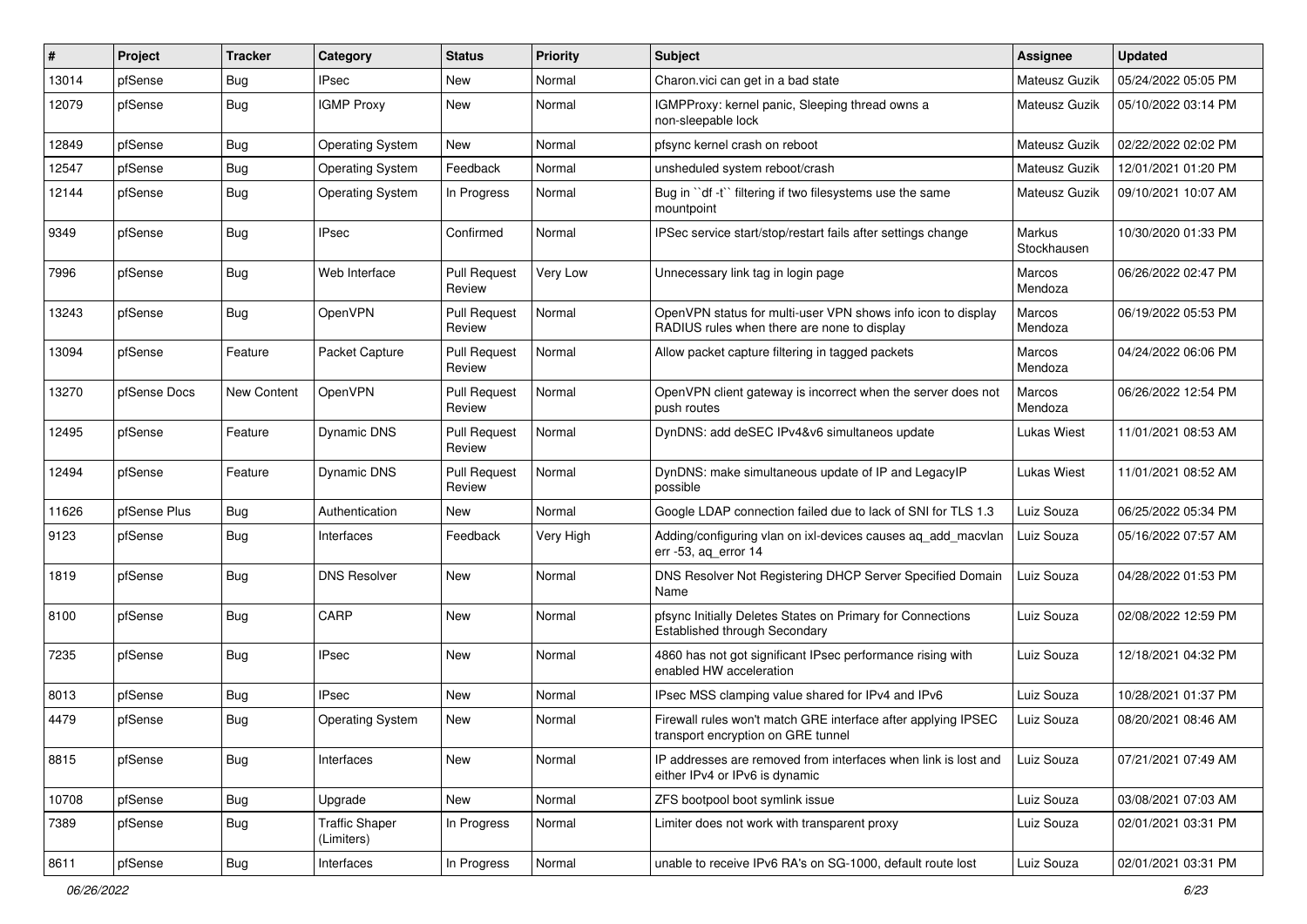| #     | Project             | <b>Tracker</b> | Category                            | <b>Status</b>                 | <b>Priority</b> | <b>Subject</b>                                                                                    | <b>Assignee</b> | <b>Updated</b>      |
|-------|---------------------|----------------|-------------------------------------|-------------------------------|-----------------|---------------------------------------------------------------------------------------------------|-----------------|---------------------|
| 8964  | pfSense             | Bug            | <b>IPsec</b>                        | New                           | High            | IPsec async cryptography advanced setting - TCP traffic not<br>passing through                    | Luiz Souza      | 12/08/2020 12:09 PM |
| 6333  | pfSense             | Bug            | Gateway Monitoring                  | Confirmed                     | Normal          | Bootup starts/restarts dpinger multiple times                                                     | Luiz Souza      | 11/16/2020 01:11 PM |
| 10875 | pfSense             | Bug            | Gateways                            | New                           | Normal          | PPP periodic reset does not fully restore gateway group<br>round-robin functionality              | Luiz Souza      | 11/05/2020 07:44 AM |
| 8192  | pfSense             | Bug            | Gateway Monitoring                  | New                           | Low             | dpinger - Change in ISP link-local IPv6 address drops<br>connectivity                             | Luiz Souza      | 11/05/2020 07:31 AM |
| 4298  | pfSense             | Bug            | <b>SNMP</b>                         | Assigned                      | Very Low        | Excessive errors from snmpd                                                                       | Luiz Souza      | 09/13/2020 08:21 AM |
| 8324  | pfSense             | Bug            | Hardware / Drivers                  | New                           | Normal          | bxe cards require promisc for OSPF                                                                | Luiz Souza      | 05/25/2020 03:19 PM |
| 6295  | pfSense             | Bug            | <b>Traffic Shaper</b><br>(Limiters) | New                           | Normal          | Crash upon applying CODELQ to untagged parent interface<br>when also applied to daughter VLAN     | Luiz Souza      | 08/20/2019 02:44 PM |
| 3824  | pfSense             | Bug            | <b>Traffic Shaper</b><br>(Limiters) | Confirmed                     | Normal          | Limiters on bridge break traffic outside locally-configured IP<br>subnets                         | Luiz Souza      | 11/03/2016 07:16 PM |
| 6220  | pfSense             | Bug            | <b>Operating System</b>             | Confirmed                     | Normal          | state mismatch with host-initiated traffic matching binat to IP not<br>locally assigned           | Luiz Souza      | 06/08/2016 09:23 AM |
| 6023  | pfSense<br>Packages | <b>Bug</b>     | Suricata                            | New                           | Low             | Traffic Shaper (pfsense 2.3) Suricata V3.0 Inline Mode<br>Operation                               | Luiz Souza      | 04/15/2016 05:59 AM |
| 4406  | pfSense             | Bug            | <b>Operating System</b>             | Confirmed                     | Normal          | ALTQ problems with wireless cloned interfaces                                                     | Luiz Souza      | 11/19/2015 12:06 AM |
| 4405  | pfSense             | Feature        | <b>Traffic Shaper</b><br>(ALTQ)     | In Progress                   | Normal          | Traffic shaping doesn't work when applied to a bridge interface                                   | Luiz Souza      | 02/09/2021 12:05 PM |
| 10904 | pfSense             | Feature        | <b>DHCP Relay</b>                   | <b>Pull Request</b><br>Review | Normal          | Support vti interfaces in dhcrelay                                                                | Luiz Souza      | 10/12/2020 07:35 AM |
| 7212  | pfSense             | Feature        | Hardware / Drivers                  | New                           | Normal          | Provide Driver for SG-1000 Crypto Accelerator                                                     | Luiz Souza      | 08/20/2019 08:46 AM |
| 4796  | pfSense             | Feature        | Routing                             | <b>New</b>                    | Normal          | Support Multiple FIBs in pfSense                                                                  | Luiz Souza      | 09/22/2017 12:12 AM |
| 11797 | pfSense<br>Packages | Bug            | <b>Status Traffic Totals</b>        | New                           | Normal          | Traffic Totals lost upon reboot when using a ramdisk for /var<br>and /tmp                         | John Cornwell   | 04/10/2021 06:27 PM |
| 4632  | pfSense             | Feature        | <b>Operating System</b>             | New                           | Normal          | Support for Multipath TCP (MPTCP)                                                                 | Jim Thompson    | 03/01/2022 05:39 AM |
| 6742  | pfSense             | Feature        | Authentication                      | <b>New</b>                    | Normal          | OAuth2 authentication for OpenVPN (and for FreeRadius)                                            | Jim Thompson    | 10/19/2020 09:19 AM |
| 3377  | pfSense             | Feature        | <b>Captive Portal</b>               | New                           | Normal          | OAuth2 authentication in captive portal                                                           | Jim Thompson    | 10/19/2020 09:13 AM |
| 5616  | pfSense             | Feature        | Wireless                            | <b>New</b>                    | Normal          | <b>Incorrect Wireless Channel</b>                                                                 | Jim Thompson    | 10/09/2016 03:33 PM |
| 13272 | pfSense             | Bug            | Captive Portal                      | <b>Pull Request</b><br>Review | Very Low        | Voucher CSV output has leading space before voucher code                                          | Jim Pingle      | 06/13/2022 10:27 AM |
| 13258 | pfSense             | <b>Bug</b>     | Console Menu                        | <b>Pull Request</b><br>Review | Low             | secret menu option 100                                                                            | Jim Pingle      | 06/12/2022 01:44 PM |
| 13088 | pfSense             | <b>Bug</b>     | OpenVPN                             | New                           | Normal          | OpenVPN Client Overrides: properly hide/show form fields                                          | Jim Pingle      | 06/08/2022 09:15 AM |
| 12811 | pfSense             | <b>Bug</b>     | Gateway Monitoring                  | New                           | Normal          | Services are not restarted when PPP interfaces connect                                            | Jim Pingle      | 05/31/2022 05:34 PM |
| 13228 | pfSense             | <b>Bug</b>     | Interfaces                          | New                           | Normal          | Recovering interface gateway may not be added back into<br>gateway groups and rules when expected | Jim Pingle      | 05/28/2022 01:14 PM |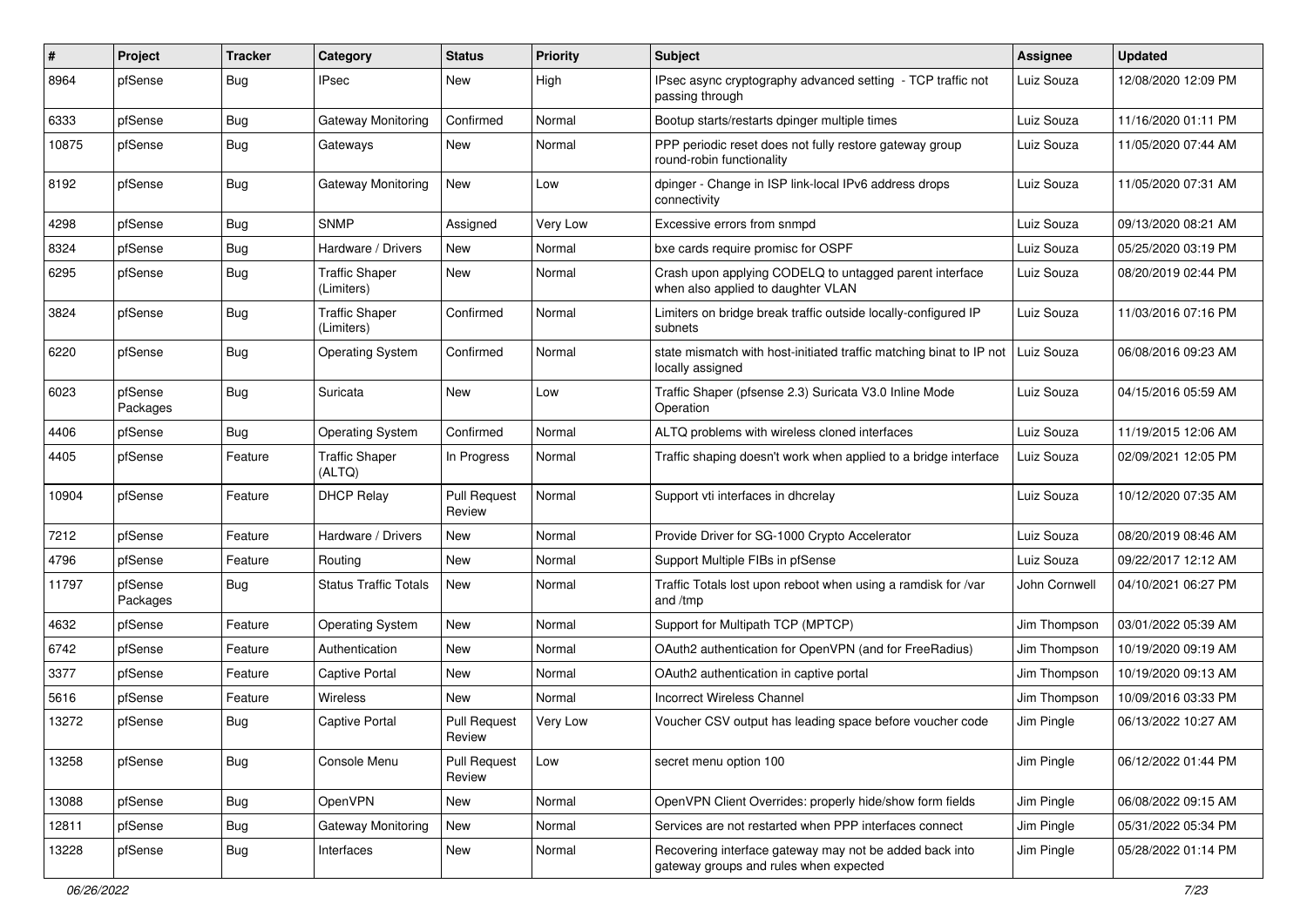| #     | Project             | <b>Tracker</b> | Category                    | <b>Status</b>                 | <b>Priority</b> | <b>Subject</b>                                                                               | <b>Assignee</b> | <b>Updated</b>      |
|-------|---------------------|----------------|-----------------------------|-------------------------------|-----------------|----------------------------------------------------------------------------------------------|-----------------|---------------------|
| 11539 | pfSense             | Bug            | <b>IPsec</b>                | Feedback                      | Normal          | Mobile IPsec "split include" value of 0.0.0.0/0 causes some<br>clients to fail               | Jim Pingle      | 05/23/2022 12:33 AM |
| 12335 | pfSense             | Bug            | <b>IPsec</b>                | New                           | Normal          | IPsec DNS inefficiency                                                                       | Jim Pingle      | 04/26/2022 07:50 AM |
| 13090 | pfSense             | <b>Bug</b>     | OpenVPN                     | New                           | Normal          | OpenVPN: do not use legacy deprecated netbios settings                                       | Jim Pingle      | 04/22/2022 11:19 AM |
| 13089 | pfSense             | <b>Bug</b>     | OpenVPN                     | New                           | Normal          | OpenVPN: fix some netbios options were preserved even if teh<br>Netbios option was unchecked | Jim Pingle      | 04/22/2022 11:06 AM |
| 12942 | pfSense             | Bug            | Gateways                    | New                           | Normal          | Code to kill states for old gateway when reconnecting an<br>interface is incorrect           | Jim Pingle      | 03/22/2022 01:25 PM |
| 12475 | pfSense<br>Packages | Bug            | OpenVPN Client<br>Export    | Feedback                      | Normal          | OpenVPN Client Export does not show certificate without<br>private key                       | Jim Pingle      | 02/17/2022 08:24 AM |
| 8516  | pfSense<br>Packages | <b>Bug</b>     | FreeRADIUS                  | New                           | Normal          | FreeRADIUS requires settings re-saved after pfSense upgrade                                  | Jim Pingle      | 12/31/2021 05:58 PM |
| 6624  | pfSense             | Bug            | <b>IPsec</b>                | Confirmed                     | Normal          | changes in IPsec config should down the connection                                           | Jim Pingle      | 08/02/2021 12:08 PM |
| 11997 | pfSense<br>Packages | Bug            | <b>IPsec Profile Wizard</b> | New                           | Normal          | Add Support for Android Strongswan Profiles in the Profile<br>Wizard                         | Jim Pingle      | 07/10/2021 07:51 PM |
| 11204 | pfSense<br>Packages | <b>Bug</b>     | NET-SNMP                    | Feedback                      | Normal          | Fix net-snmp logging to syslog                                                               | Jim Pingle      | 03/19/2021 05:10 AM |
| 11345 | pfSense<br>Packages | Bug            | <b>FRR</b>                  | Feedback                      | Normal          | FRR-OSPF - No "prefix-list" possible                                                         | Jim Pingle      | 02/04/2021 11:03 PM |
| 8380  | pfSense             | Bug            | OpenVPN                     | New                           | Normal          | OpenVPN RADIUS password length is not constant                                               | Jim Pingle      | 07/17/2020 11:46 AM |
| 10294 | pfSense<br>Packages | Bug            | <b>FRR</b>                  | New                           | Normal          | FRR Route Counts Incorrect on Status Page                                                    | Jim Pingle      | 02/26/2020 11:08 AM |
| 9889  | pfSense             | Bug            | Certificates                | New                           | Very Low        | CRL check for Intermediate CA CRLs fails                                                     | Jim Pingle      | 11/08/2019 11:03 AM |
| 8315  | pfSense<br>Packages | <b>Bug</b>     | Mail report                 | Feedback                      | Normal          | Mail Report mail report send() behavior different than<br>notify_via_smtp()                  | Jim Pingle      | 09/24/2019 10:12 AM |
| 9335  | pfSense<br>Packages | Bug            | haproxy                     | Feedback                      | Normal          | Stored XSS in HAProxy / haproxy_listeners_edit.php                                           | Jim Pingle      | 02/18/2019 09:35 AM |
| 12549 | pfSense             | Regression     | <b>IPsec</b>                | <b>New</b>                    | Normal          | Per-user Mobile IPsec settings are not applied to connecting<br>mobile clients               | Jim Pingle      | 04/26/2022 07:50 AM |
| 12160 | pfSense<br>Packages | Regression     | syslog-ng                   | Feedback                      | High            | An invalid configuration is generated when choosing TLS as the<br>default protocol           | Jim Pingle      | 07/23/2021 03:27 PM |
| 12963 | pfSense<br>Packages | Feature        | Nmap                        | Feedback                      | Normal          | Run nmap scans in the background                                                             | Jim Pingle      | 06/06/2022 06:55 PM |
| 13245 | pfSense             | Feature        | Aliases / Tables            | <b>Pull Request</b><br>Review | Normal          | Type column on Alias lists                                                                   | Jim Pingle      | 06/06/2022 07:09 AM |
| 13085 | pfSense             | Feature        | OpenVPN                     | Pull Request<br>Review        | Normal          | OpenVPN: expose NBDD servers in GUI + fix GUI bugs                                           | Jim Pingle      | 04/22/2022 11:09 AM |
| 13054 | pfSense             | Feature        | Package System              | New                           | Normal          | Package plugin hook for web server configuration stanzas                                     | Jim Pingle      | 04/12/2022 03:04 PM |
| 12863 | pfSense             | Feature        | Authentication              | New                           | Very Low        | dynamically tune sha512crypt rounds                                                          | Jim Pingle      | 03/19/2022 12:53 PM |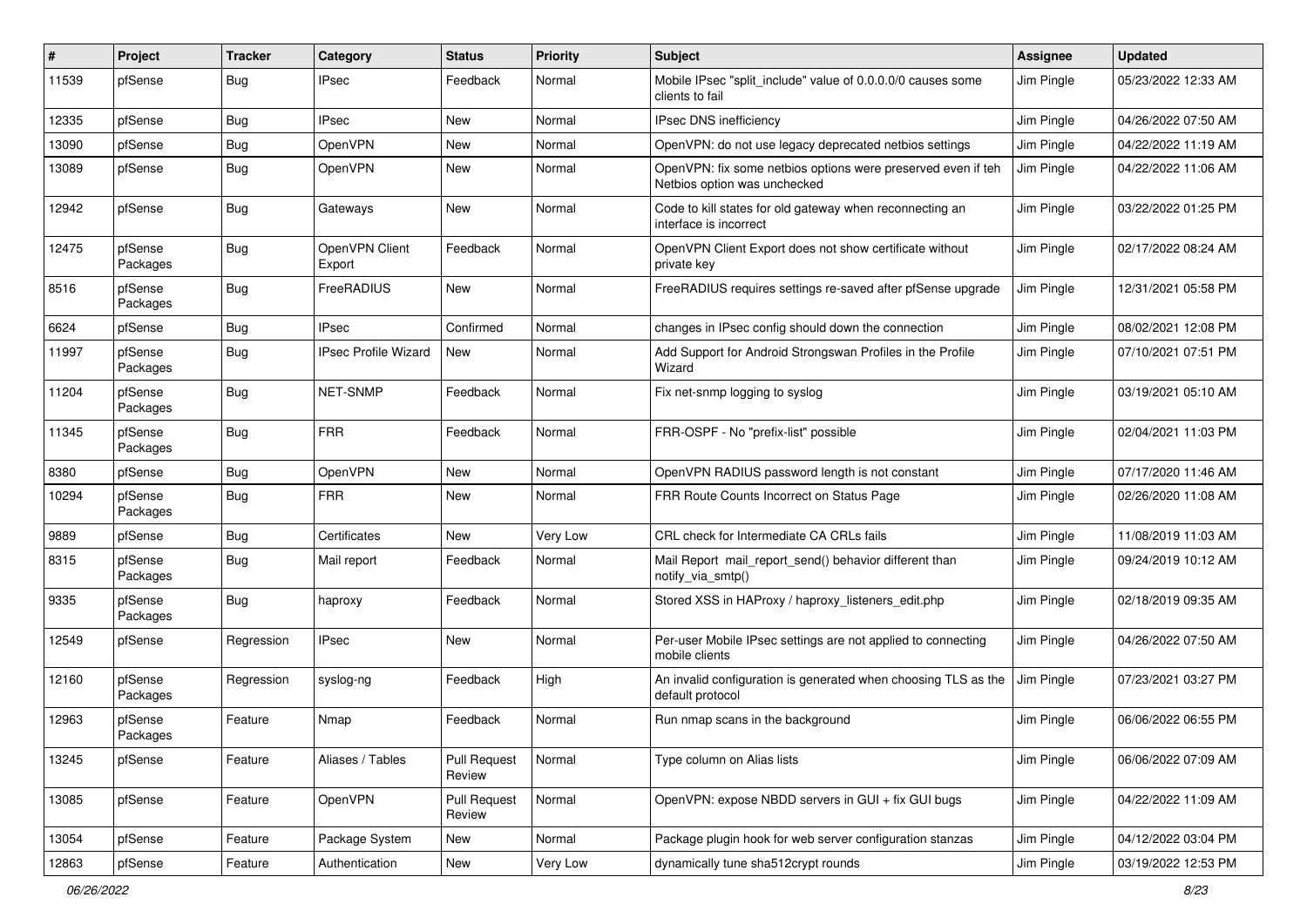| #     | Project             | <b>Tracker</b> | Category                   | <b>Status</b>                 | <b>Priority</b> | <b>Subject</b>                                                                                        | <b>Assignee</b> | <b>Updated</b>      |
|-------|---------------------|----------------|----------------------------|-------------------------------|-----------------|-------------------------------------------------------------------------------------------------------|-----------------|---------------------|
| 11879 | pfSense<br>Packages | Feature        | <b>ACME</b>                | Feedback                      | Normal          | Add support for SSL.com ACME server                                                                   | Jim Pingle      | 03/02/2022 02:03 PM |
| 11130 | pfSense<br>Packages | Feature        | <b>FRR</b>                 | Feedback                      | Normal          | FRR RIP support                                                                                       | Jim Pingle      | 12/31/2021 04:19 PM |
| 11301 | pfSense<br>Packages | Feature        | <b>FRR</b>                 | Feedback                      | Normal          | Switch FRR to use default rc file as a service control base                                           | Jim Pingle      | 01/28/2021 09:35 AM |
| 10789 | pfSense<br>Packages | Feature        | <b>FRR</b>                 | Feedback                      | Normal          | FRR integrated configuration and hitless reloads                                                      | Jim Pingle      | 01/20/2021 11:16 PM |
| 11206 | pfSense<br>Packages | Feature        | <b>FRR</b>                 | <b>Pull Request</b><br>Review | Normal          | <b>FRR 7.5</b>                                                                                        | Jim Pingle      | 01/08/2021 12:47 PM |
| 9545  | pfSense<br>Packages | Feature        | <b>FRR</b>                 | New                           | Normal          | Enable MULTIPATH in FRR                                                                               | Jim Pingle      | 09/18/2020 12:52 PM |
| 10653 | pfSense<br>Packages | Feature        | <b>FRR</b>                 | <b>New</b>                    | Normal          | Allow to download frr status                                                                          | Jim Pingle      | 06/11/2020 01:21 AM |
| 7248  | pfSense             | Feature        | IPsec                      | New                           | Normal          | Web UI for IPSec settings should warn about poor security<br>choices                                  | Jim Pingle      | 10/31/2019 12:15 PM |
| 1979  | pfSense             | Feature        | Aliases / Tables           | <b>New</b>                    | Normal          | Add some default read-only system aliases                                                             | Jim Pingle      | 08/21/2019 11:01 AM |
| 9141  | pfSense<br>Packages | Feature        | <b>FRR</b>                 | <b>New</b>                    | Very Low        | FRR xmlrpc                                                                                            | Jim Pingle      | 11/26/2018 07:49 AM |
| 6569  | pfSense             | Feature        | <b>NTPD</b>                | <b>New</b>                    | Normal          | Support Rockwell ZODIAC binary protocol (Jupiter receiver) for<br>high precision                      | Jim Pingle      | 07/18/2016 11:45 AM |
| 84    | pfSense             | Feature        | Web Interface              | New                           | Low             | Nightly Filter Summary E-Mail                                                                         | Jim Pingle      | 04/03/2010 06:22 PM |
| 13255 | pfSense<br>Packages | Todo           | OpenVPN Client<br>Export   | New                           | Normal          | Set PKCS#12 algorithm when exporting OpenVPN ZIP or<br>Windows bundles                                | Jim Pingle      | 06/08/2022 10:37 AM |
| 13250 | pfSense             | Todo           | DHCP (IPv4)                | New                           | Very Low        | Clean up DHCP Server option language                                                                  | Jim Pingle      | 06/06/2022 07:32 AM |
| 13229 | pfSense Docs        | Todo           | <b>Captive Portal</b>      | Feedback                      | Normal          | Update documentation for IPFW to PF transition for Limiters and J Jim Pingle<br><b>Captive Portal</b> |                 | 05/27/2022 03:04 PM |
| 13189 | pfSense Plus        | Todo           | <b>OpenVPN</b>             | Feedback                      | Normal          | Input validation should reject the combination of DCO and P2P<br>mode                                 | Jim Pingle      | 05/26/2022 10:50 AM |
| 13108 | pfSense Docs        | Todo           | Installation /<br>Upgrades | New                           | Normal          | ZFS filesystem implications                                                                           | Jim Pingle      | 04/27/2022 03:18 PM |
| 13020 | pfSense Docs        | Todo           | Firewall Rules             | <b>New</b>                    | Normal          | easyrule command documentation should document<br>permissible wildcards                               | Jim Pingle      | 04/04/2022 08:01 AM |
| 12980 | pfSense Docs        | Todo           | <b>OpenVPN</b>             | Feedback                      | Normal          | Add warnings against OpenVPN Shared Key mode                                                          | Jim Pingle      | 03/24/2022 02:11 PM |
| 9200  | pfSense<br>Packages | Todo           | <b>ACME</b>                | New                           | Normal          | Add DNS support for Google domain to Acme manager                                                     | Jim Pingle      | 02/15/2022 03:16 AM |
| 11471 | pfSense Docs        | Todo           | Development                | New                           | Low             | Feedback on Development - Developing Packages                                                         | Jim Pingle      | 02/19/2021 02:52 PM |
| 12978 | pfSense Docs        | Correction     | Monitoring                 | New                           | Normal          | Correction to iftop section of Monitoring Bandwidth Usage                                             | Jim Pingle      | 03/23/2022 11:18 AM |
| 9370  | pfSense Docs        | Correction     | General                    | In Progress                   | Normal          | Update old screenshots                                                                                | Jim Pingle      | 12/03/2021 09:55 AM |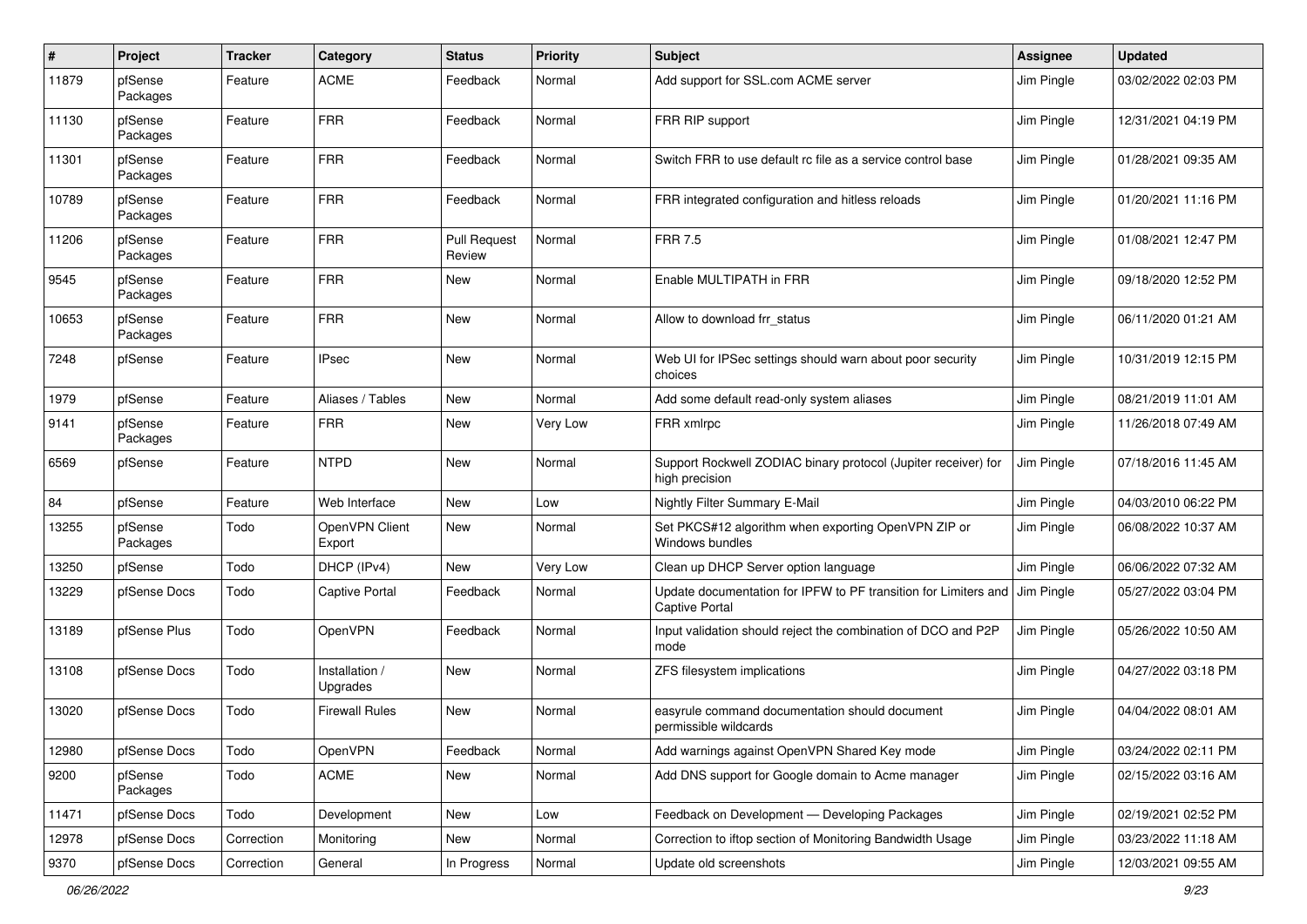| #     | Project             | <b>Tracker</b> | Category                        | <b>Status</b> | <b>Priority</b> | <b>Subject</b>                                                                                                        | <b>Assignee</b> | <b>Updated</b>      |
|-------|---------------------|----------------|---------------------------------|---------------|-----------------|-----------------------------------------------------------------------------------------------------------------------|-----------------|---------------------|
| 9608  | pfSense Docs        | Correction     | Recipes                         | New           | Low             | Feedback on Virtualization - Virtualizing pfSense with Hyper-V                                                        | Jim Pingle      | 03/06/2021 04:29 PM |
| 11145 | pfSense Docs        | Correction     | Virtualization                  | New           | Very Low        | Feedback on pfSense Configuration Recipes — Virtualizing<br>pfSense with Hyper-V                                      | Jim Pingle      | 03/06/2021 04:14 PM |
| 11195 | pfSense Docs        | Correction     | Recipes                         | New           | Normal          | Feedback on pfSense Configuration Recipes - Accessing a<br>CPE/Modem from Inside the Firewall                         | Jim Pingle      | 12/30/2020 01:13 PM |
| 11067 | pfSense Docs        | Correction     | Wireless                        | New           | Normal          | Feedback on Wireless - Recommended Wireless Hardware                                                                  | Jim Pingle      | 11/16/2020 07:17 AM |
| 10924 | pfSense Docs        | Correction     | Recipes                         | New           | Normal          | Feedback on Virtualization - Virtualizing pfSense with VMware<br>vSphere / ESXi                                       | Jim Pingle      | 09/23/2020 03:46 PM |
| 9685  | pfSense Docs        | Correction     | <b>Firewall Rules</b>           | <b>New</b>    | Normal          | Feedback on Firewall - Floating Rules                                                                                 | Jim Pingle      | 09/23/2020 02:57 PM |
| 9454  | pfSense Docs        | Correction     | Interfaces                      | New           | Low             | Feedback on IDS / IPS - Snort Suppression Lists                                                                       | Jim Pingle      | 09/23/2020 02:44 PM |
| 9374  | pfSense Docs        | Correction     | Recipes                         | New           | Normal          | Feedback on Virtualization - Virtualizing pfSense with Hyper-V                                                        | Jim Pingle      | 09/23/2020 02:40 PM |
| 8852  | pfSense Docs        | Correction     | <b>DHCP</b>                     | New           | Normal          | [feedback form] Unclear about "Client Identifier" in a static<br>mapping                                              | Jim Pingle      | 09/23/2020 02:30 PM |
| 10821 | pfSense Docs        | Correction     | General                         | New           | Normal          | Use neutral language alternatives                                                                                     | Jim Pingle      | 09/23/2020 10:43 AM |
| 9310  | pfSense Docs        | Correction     | Products                        | New           | Normal          | Appliances with internal switch need the MAC Address section<br>of their Getting Started guides updated               | Jim Pingle      | 09/23/2020 10:24 AM |
| 10482 | pfSense Docs        | Correction     | Virtualization                  | <b>New</b>    | Normal          | In AWS, Get System Log may not show output and Get<br>Instance Screenshot may need to be used                         | Jim Pingle      | 04/20/2020 09:07 AM |
| 13211 | pfSense Docs        | New Content    | OpenVPN                         | Feedback      | Normal          | OpenVPN DCO Documentation                                                                                             | Jim Pingle      | 06/15/2022 10:42 AM |
| 13223 | pfSense Docs        | New Content    | Routing / Gateways              | Feedback      | Normal          | Document new gateway state killing behavior                                                                           | Jim Pingle      | 05/27/2022 01:59 PM |
| 12565 | pfSense Docs        | New Content    | OpenVPN                         | <b>New</b>    | Normal          | Document new "Duplicate Connection Limit" option on<br>OpenVPN server instances                                       | Jim Pingle      | 12/06/2021 08:07 AM |
| 9369  | pfSense Docs        | New Content    | Packages                        | <b>New</b>    | Normal          | Document remaining packages                                                                                           | Jim Pingle      | 04/14/2021 03:39 PM |
| 11071 | pfSense Docs        | New Content    | <b>DHCP</b>                     | <b>New</b>    | Normal          | Feedback on Services - IPv6 Router Advertisements                                                                     | Jim Pingle      | 12/08/2020 09:25 AM |
| 7400  | pfSense             | Bug            | <b>Traffic Graphs</b>           | Assigned      | Normal          | Traffic Graphs show bad data on 2.3.3 1                                                                               | Jared Dillard   | 12/31/2021 05:47 PM |
| 7387  | pfSense             | Bug            | Dashboard                       | New           | Low             | New Traffic Graph in dashboard resets inverted view to normal<br>view                                                 | Jared Dillard   | 12/11/2021 08:14 PM |
| 10429 | pfSense<br>Packages | Bug            | <b>Status Traffic Totals</b>    | New           | Normal          | Status Traffic Total broken 2.4.5                                                                                     | Jared Dillard   | 02/27/2021 07:55 PM |
| 10892 | pfSense             | Bug            | Rules / NAT                     | New           | Low             | Large number of VLAN/LANs make floating rules are to read                                                             | Jared Dillard   | 02/01/2021 03:29 PM |
| 7267  | pfSense<br>Packages | <b>Bug</b>     | <b>Status Traffic Totals</b>    | <b>New</b>    | Normal          | Status Traffic Totals - Stacked Bar - Scale not high enough                                                           | Jared Dillard   | 11/18/2020 07:38 AM |
| 9537  | pfSense<br>Packages | <b>Bug</b>     | <b>Status Traffic Totals</b>    | New           | Normal          | One month offset in displayed data between time changes                                                               | Jared Dillard   | 05/01/2020 08:27 AM |
| 6696  | pfSense             | <b>Bug</b>     | <b>Traffic Shaper</b><br>(ALTQ) | New           | Low             | Add configure link to Status > Queues error message if traffic<br>shaping not configured                              | Jared Dillard   | 08/21/2019 08:55 AM |
| 6026  | pfSense             | <b>Bug</b>     | Rules / NAT                     | New           | Low             | webinterface, firewall rules, wrapping of columns or visible<br>(horizontal)scrollbar needed when contents doesnt fit | Jared Dillard   | 08/20/2019 03:40 PM |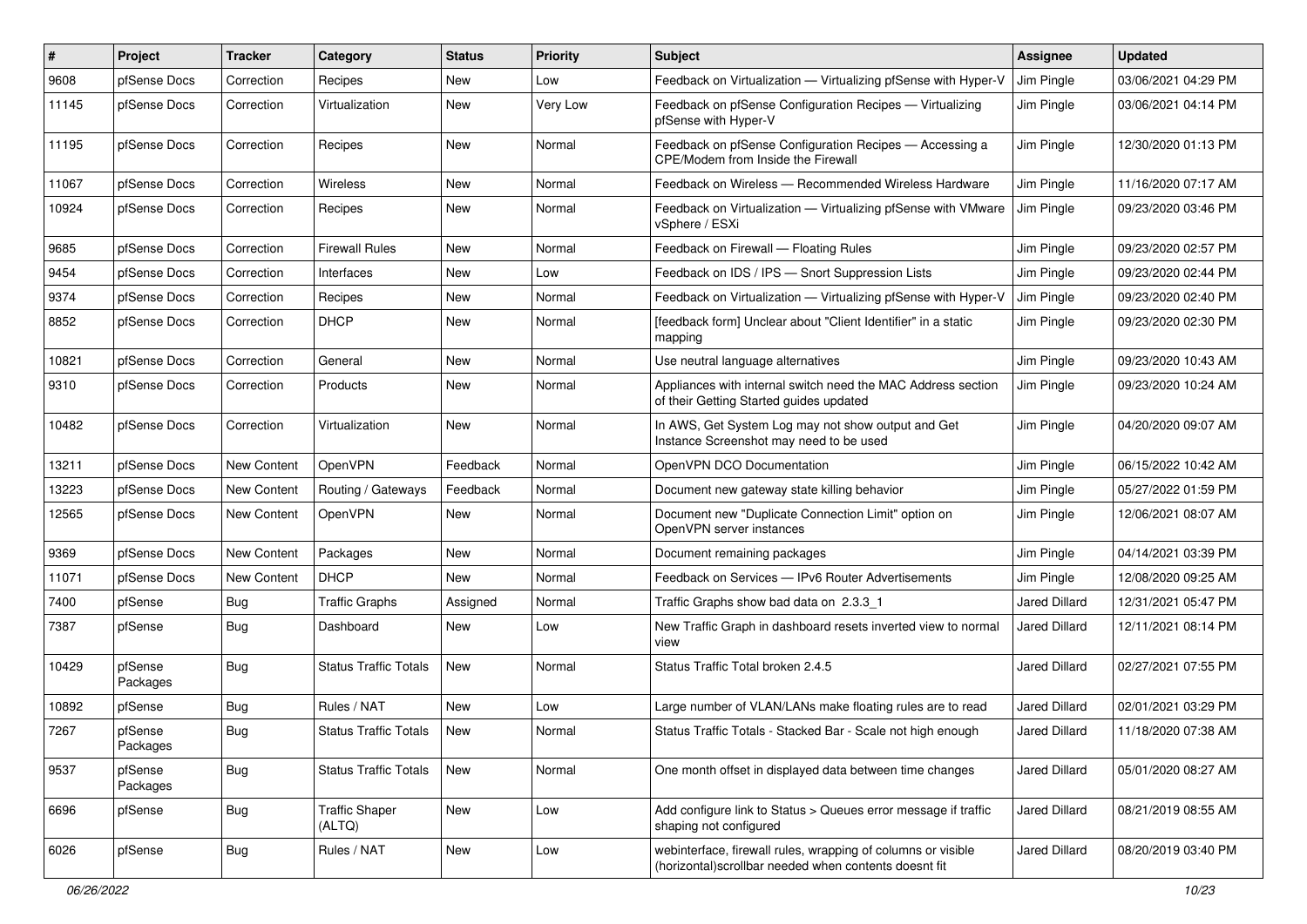| #     | Project             | <b>Tracker</b> | Category                            | <b>Status</b>                 | <b>Priority</b> | <b>Subject</b>                                                                                            | <b>Assignee</b>        | <b>Updated</b>      |
|-------|---------------------|----------------|-------------------------------------|-------------------------------|-----------------|-----------------------------------------------------------------------------------------------------------|------------------------|---------------------|
| 5367  | pfSense             | Bug            | Web Interface                       | <b>New</b>                    | Normal          | Safari repeatedly tries to reload dashboard                                                               | Jared Dillard          | 08/22/2016 11:08 AM |
| 1675  | pfSense             | <b>Bug</b>     | <b>Captive Portal</b>               | <b>New</b>                    | Normal          | Captive portal logout problems with pop-up blockers.                                                      | Jared Dillard          | 03/28/2016 01:37 PM |
| 7398  | pfSense             | Feature        | <b>Traffic Graphs</b>               | Assigned                      | Normal          | Show average value of bandwidth in/out on Dashboard trafic<br>graph                                       | Jared Dillard          | 08/21/2019 08:56 AM |
| 8274  | pfSense             | Feature        | <b>Traffic Graphs</b>               | <b>New</b>                    | Normal          | Reverse Inverse Traffic Graph View                                                                        | Jared Dillard          | 08/14/2019 10:31 AM |
| 8349  | pfSense             | Feature        | <b>Traffic Graphs</b>               | <b>New</b>                    | Normal          | Show the actual numerical information (upload/download<br>speeds) in the traffic graph dashboard widget   | Jared Dillard          | 02/28/2018 09:42 AM |
| 6752  | pfSense<br>Packages | Todo           | <b>Status Traffic Totals</b>        | <b>New</b>                    | Low             | <b>Traffic Totals Data Summary Graph</b>                                                                  | Jared Dillard          | 11/08/2017 08:58 AM |
| 6727  | pfSense             | Todo           | Web Interface                       | <b>New</b>                    | Very Low        | Missing file apple-touch-icon-precomposed.png?                                                            | Jared Dillard          | 08/18/2016 02:10 PM |
| 6697  | pfSense             | Todo           | Web Interface                       | <b>New</b>                    | Low             | White squares around the numeric values in the Status /<br>Queues page                                    | Jared Dillard          | 08/15/2016 03:19 AM |
| 5480  | pfSense             | Todo           | Web Interface                       | <b>New</b>                    | Low             | inconsistent display of default values in fields                                                          | Jared Dillard          | 03/01/2016 04:59 PM |
| 6993  | pfSense             | <b>Bug</b>     | OpenVPN                             | <b>New</b>                    | Normal          | OpenVPN status error during CARP state transition                                                         | James Webb             | 12/31/2021 05:44 PM |
| 13284 | pfSense<br>Packages | Feature        | FreeRADIUS                          | <b>New</b>                    | Normal          | Option to define "Issuer" in OPT configuration.                                                           | Jakob<br>Nordgarden    | 06/19/2022 12:10 PM |
| 8072  | pfSense             | Bug            | <b>Traffic Shaper</b><br>(Limiters) | <b>New</b>                    | Normal          | Limiter / Queue mask issues?                                                                              | Ivor Kreso             | 11/08/2017 07:56 PM |
| 13214 | pfSense<br>Packages | Bug            | node exporter                       | <b>Pull Request</b><br>Review | Normal-package  | AttributeError: 'NoneType' object has no attribute 'text'                                                 | lan Grindley           | 05/25/2022 08:20 AM |
| 6167  | pfSense             | Bug            | <b>IPsec</b>                        | Confirmed                     | Normal          | IPsec IPComp not working                                                                                  | George<br>Neville-Neil | 09/22/2020 06:07 PM |
| 6873  | pfSense             | Bug            | DHCP (IPv6)                         | <b>New</b>                    | Low             | radvd - Too many addresses in RDNSS section when previously<br>using DHCPv6                               | Dominic<br>McKeown     | 06/06/2018 10:45 AM |
| 8309  | pfSense             | Feature        | Hardware / Drivers                  | <b>New</b>                    | Normal          | Include apuled driver to add support for LEDs on PC Engines<br>APU boards                                 | Darryn Storm           | 08/20/2019 08:47 AM |
| 13115 | pfSense<br>Packages | Bug            | WireGuard                           | Feedback                      | Normal          | WireGuard panic due to KBI changes in ""udp_tun_func_t()""                                                | Christian<br>McDonald  | 05/15/2022 10:47 AM |
| 12924 | pfSense<br>Packages | Bug            | WireGuard                           | <b>New</b>                    | Normal          | DNS Resolver WireGuard ACL Inconsistency                                                                  | Christian<br>McDonald  | 04/10/2022 10:36 AM |
| 12760 | pfSense<br>Packages | Bug            | WireGuard                           | <b>New</b>                    | Normal          | Link-local addresses disallowed on Wireguard interfaces                                                   | Christian<br>McDonald  | 02/07/2022 03:50 AM |
| 12715 | pfSense             | <b>Bug</b>     | Authentication                      | <b>New</b>                    | Normal          | Long system startup time when LDAP is configured and<br>unavailable during startup.                       | Christian<br>McDonald  | 01/24/2022 05:50 AM |
| 12608 | pfSense<br>Packages | Bug            | WireGuard                           | <b>New</b>                    | High            | WireGuard tunnels monitored by dpinger causing system to stop<br>routing completely in certain situations | Christian<br>McDonald  | 12/16/2021 03:14 PM |
| 13183 | pfSense Plus        | Regression     | Dashboard                           | Feedback                      | High            | ZFS module is loaded on systems without ZFS                                                               | Christian<br>McDonald  | 05/23/2022 10:11 AM |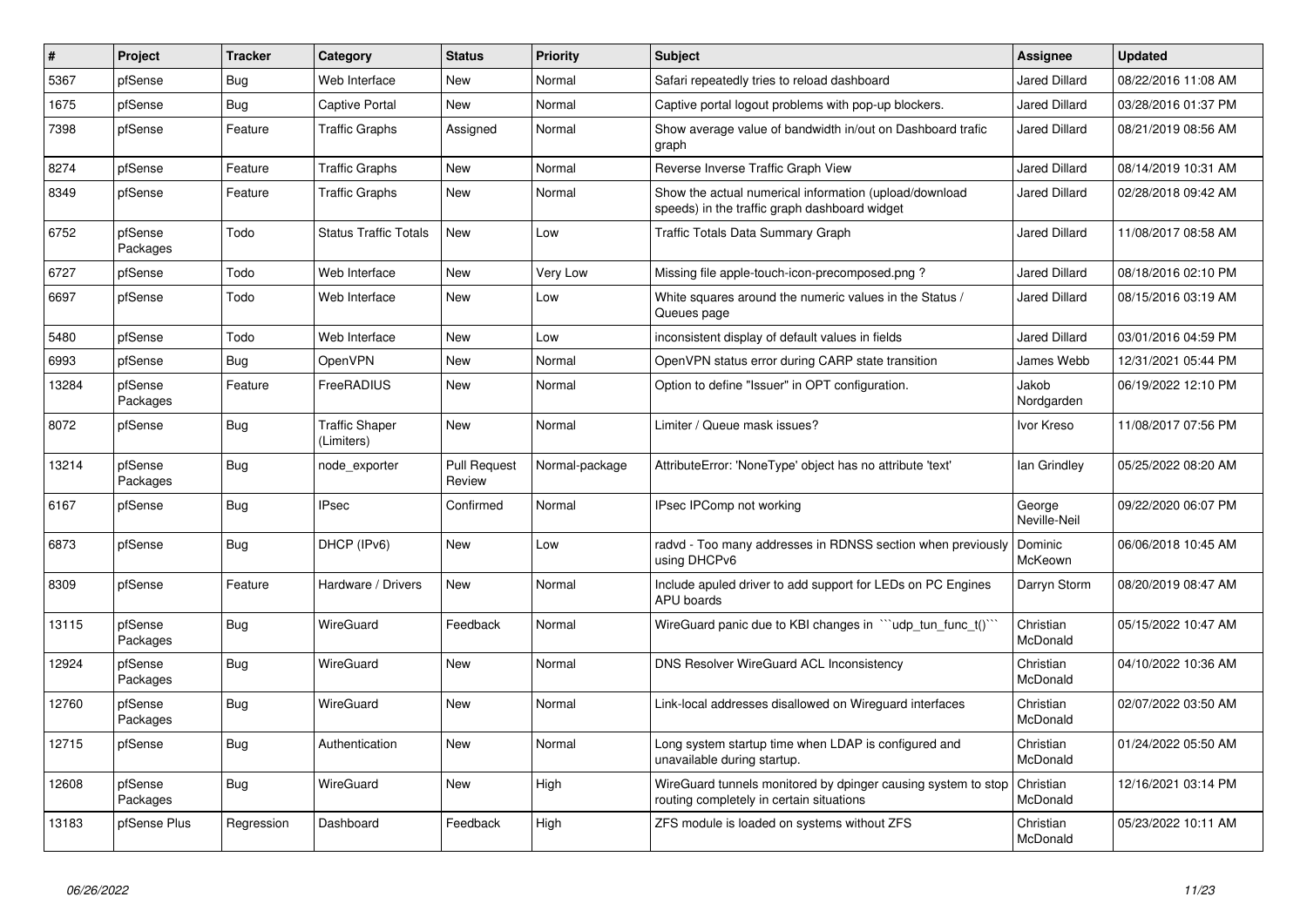| $\pmb{\#}$ | Project             | <b>Tracker</b>     | Category                | <b>Status</b>                 | <b>Priority</b> | <b>Subject</b>                                                                                                                          | Assignee                              | <b>Updated</b>      |
|------------|---------------------|--------------------|-------------------------|-------------------------------|-----------------|-----------------------------------------------------------------------------------------------------------------------------------------|---------------------------------------|---------------------|
| 6651       | pfSense<br>Packages | Feature            | <b>FRR</b>              | Feedback                      | Normal          | Loopback interfaces                                                                                                                     | Christian<br>McDonald                 | 12/25/2021 02:42 PM |
| 12513      | pfSense<br>Packages | Feature            | WireGuard               | <b>New</b>                    | Normal          | WireGuard Utilization Status (Beyond Active Connection)                                                                                 | Christian<br>McDonald                 | 12/22/2021 08:40 PM |
| 12526      | pfSense<br>Packages | Feature            | WireGuard               | <b>New</b>                    | Normal          | <b>WireGuard Widget</b>                                                                                                                 | Christian<br>McDonald                 | 11/17/2021 07:15 AM |
| 12525      | pfSense<br>Packages | Feature            | WireGuard               | <b>New</b>                    | Normal          | WireGuard Tunnel restore configuration                                                                                                  | Christian<br>McDonald                 | 11/17/2021 07:15 AM |
| 12756      | pfSense Docs        | Todo               | WireGuard               | <b>New</b>                    | Normal          | Feedback on pfSense Configuration Recipes - WireGuard<br>Remote Access VPN Configuration Example                                        | Christian<br>McDonald                 | 05/31/2022 11:42 AM |
| 13205      | pfSense Docs        | <b>New Content</b> | Backup / Restore        | Feedback                      | Normal          | <b>ZFS Boot Environment documentation</b>                                                                                               | Christian<br>McDonald                 | 05/31/2022 10:55 AM |
| 13093      | pfSense             | <b>Bug</b>         | Authentication          | In Progress                   | Normal          | LDAP authentication fails with extended query and RFC2307<br>group lookups enabled                                                      | Chris Linstruth                       | 05/31/2022 07:20 AM |
| 12782      | pfSense             | Todo               | Build / Release         | <b>New</b>                    | Normal          | Disable compatibility flag                                                                                                              | <b>Brad Davis</b>                     | 05/17/2022 02:33 PM |
| 13095      | pfSense<br>Packages | Bug                | Snort                   | Feedback                      | Normal          | Snort VRT change in Shared Object Rules path name results in<br>failure to extract and update Snort Shared Object Rules when<br>enabled | <b>Bill Meeks</b>                     | 04/25/2022 12:22 PM |
| 12979      | pfSense<br>Packages | Bug                | Snort                   | <b>Pull Request</b><br>Review | High            | Snort Rules Update Process Using Deprecated FreeBSD<br><b>Subdirectory Name</b>                                                         | <b>Bill Meeks</b>                     | 03/24/2022 09:02 AM |
| 13096      | pfSense<br>Packages | Feature            | Snort                   | Feedback                      | Normal          | Improve robustness of Snort Rules Update Log size limitation<br>logic                                                                   | <b>Bill Meeks</b>                     | 04/25/2022 12:22 PM |
| 10199      | pfSense             | Todo               | <b>Translations</b>     | New                           | Very Low        | Improve Spanish translation interface                                                                                                   | Aluisco Miguel<br>Ricardo<br>Mastrapa | 01/22/2020 09:22 AM |
| 12573      | pfSense<br>Packages | Feature            | New Package<br>Request  | <b>New</b>                    | Normal          | Dashboard widget with external connection map                                                                                           | aleksei<br>prokofiev                  | 12/07/2021 07:38 AM |
| 8207       | pfSense             | Bug                | <b>Operating System</b> | <b>New</b>                    | Normal          | 2.4 cannot boot as a Xen VM with more than 7 NICs                                                                                       |                                       | 06/25/2022 05:42 PM |
| 9626       | pfSense             | <b>Bug</b>         | Web Interface           | <b>New</b>                    | Normal          | When deny write permission is assigned to a user, there is no<br>error feedback if the user tries to write something                    |                                       | 06/25/2022 05:41 PM |
| 13003      | pfSense             | Bug                | Hardware / Drivers      | <b>New</b>                    | Normal          | Malicious Driver Detection event on ixl driver                                                                                          |                                       | 06/25/2022 05:00 PM |
| 11572      | pfSense<br>Packages | <b>Bug</b>         | pfBlockerNG             | <b>New</b>                    | High            | Auto created firewall rules have IPv4 as protocol only - even for<br>IPv6 lists.                                                        |                                       | 06/25/2022 10:59 AM |
| 13301      | pfSense             | Bug                | <b>IPsec</b>            | <b>Pull Request</b><br>Review | Normal          | Bug #13239 = $(?)$ = #12645 appease not fixed - ipv6 based<br>ipsec vpn tunnel bug found with fgdn remote host                          |                                       | 06/25/2022 05:41 AM |
| 13261      | pfSense<br>Packages | Bug                | sudo                    | Feedback                      | Normal          | Input validation rejects empty "sudo" command list, but GUI<br>text says it can be empty                                                |                                       | 06/24/2022 02:50 PM |
| 13295      | pfSense             | <b>Bug</b>         | Gateway Monitoring      | <b>Pull Request</b><br>Review | Normal          | Incorrect function parameters for "get_dpinger_status()" call in<br>`qwlb.inc``                                                         |                                       | 06/24/2022 07:25 AM |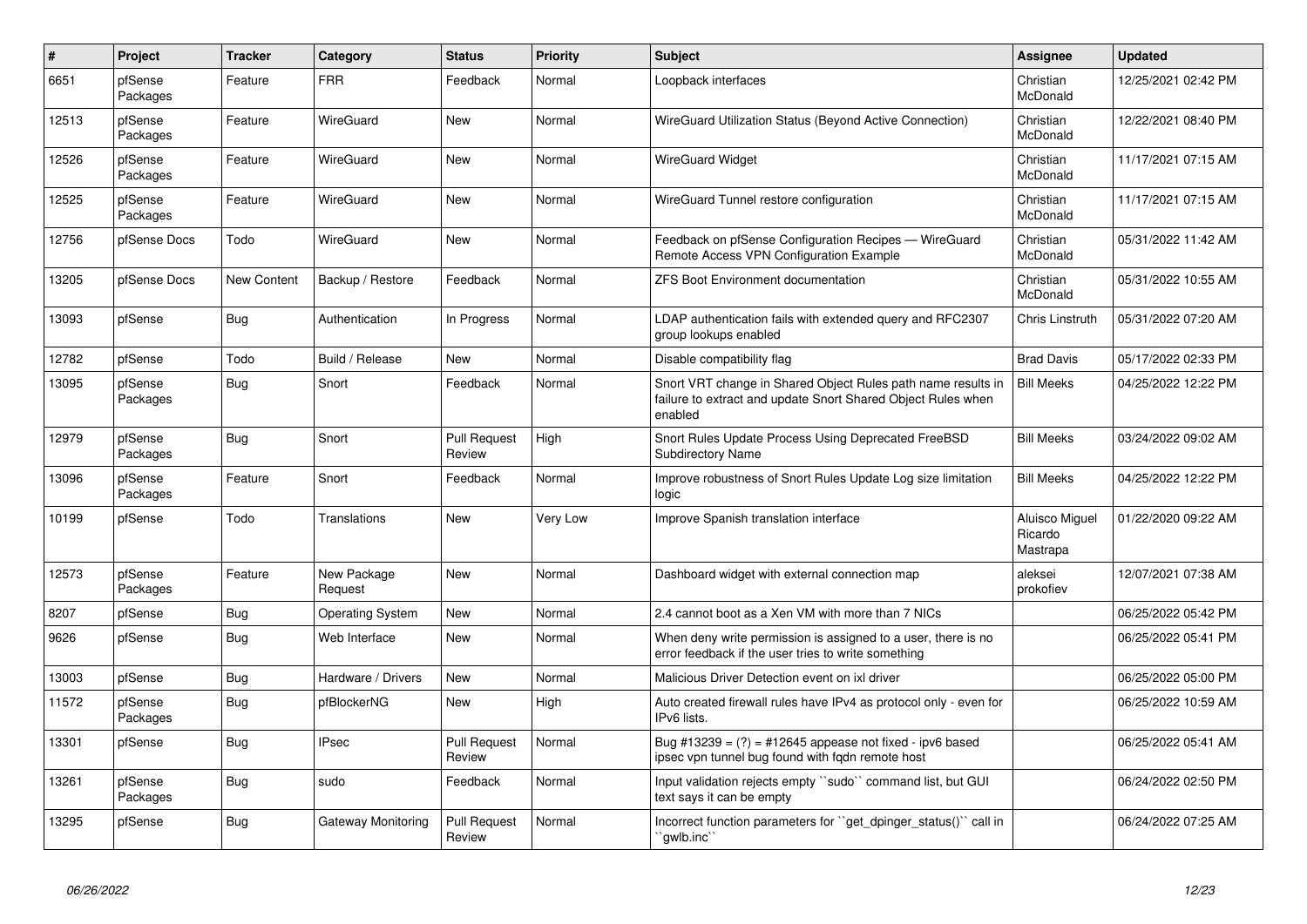| ∦     | Project             | <b>Tracker</b> | Category                 | <b>Status</b> | <b>Priority</b> | <b>Subject</b>                                                                                           | <b>Assignee</b> | <b>Updated</b>      |
|-------|---------------------|----------------|--------------------------|---------------|-----------------|----------------------------------------------------------------------------------------------------------|-----------------|---------------------|
| 8454  | pfSense<br>Packages | <b>Bug</b>     | arpwatch                 | New           | Very Low        | Arpwatch package break email notifications from other sources                                            |                 | 06/23/2022 07:49 PM |
| 10352 | pfSense             | Bug            | Authentication           | New           | Very Low        | RADIUS authentication fails with MSCHAPv1 or MSCHAPv2<br>when passwords contain international characters |                 | 06/20/2022 04:04 PM |
| 13289 | pfSense             | <b>Bug</b>     | Backup / Restore         | New           | Low             | Attempting to restore a 0 byte "config.xml" prints an error that<br>the file cannot be read              |                 | 06/20/2022 10:46 AM |
| 13288 | pfSense             | <b>Bug</b>     | Configuration<br>Backend | New           | Normal          | Encode FreeRADIUS Custom Options                                                                         |                 | 06/20/2022 10:36 AM |
| 5413  | pfSense             | <b>Bug</b>     | <b>DNS Resolver</b>      | Confirmed     | High            | Incorrect Handling of Unbound Resolver [service restarts, cache<br>loss, DNS service interruption]       |                 | 06/19/2022 11:11 PM |
| 12947 | pfSense             | <b>Bug</b>     | DHCP (IPv6)              | New           | Normal          | DHCP6 client does not take any action if the interface IPv6<br>address changes during renewal            |                 | 06/19/2022 09:34 PM |
| 12982 | pfSense<br>Packages | <b>Bug</b>     | FreeRADIUS               | New           | Normal          | FreeRadius RadReply table entries missing from pf                                                        |                 | 06/19/2022 05:38 PM |
| 13280 | pfSense             | <b>Bug</b>     | Unknown                  | <b>New</b>    | Normal          | Entries duplicated in /boot/loader.conf                                                                  |                 | 06/19/2022 11:11 AM |
| 13279 | pfSense             | <b>Bug</b>     | Interfaces               | <b>New</b>    | Normal          | DHCP config override affects Gateway installation.                                                       |                 | 06/17/2022 07:25 AM |
| 13167 | pfSense             | <b>Bug</b>     | <b>Dynamic DNS</b>       | New           | Normal          | phpDynDNS: DigitalOcean ddns update fails (bad request,<br>invalid character '-' in request id)          |                 | 06/16/2022 09:30 PM |
| 13277 | pfSense             | <b>Bug</b>     | <b>IGMP Proxy</b>        | <b>New</b>    | Normal          | IGMP Proxy webConfigurator Page Always Produces Error                                                    |                 | 06/16/2022 07:50 PM |
| 13276 | pfSense             | <b>Bug</b>     | <b>IGMP Proxy</b>        | New           | Normal          | IGMP Proxy Error Message for Logging Links to System Log<br>Instead of Routing Log                       |                 | 06/16/2022 07:48 PM |
| 13154 | pfSense<br>Packages | <b>Bug</b>     | pfBlockerNG              | Confirmed     | Normal          | pfBlocker causing excessive CPU load                                                                     |                 | 06/14/2022 01:14 PM |
| 13273 | pfSense             | <b>Bug</b>     | DHCP (IPv4)              | New           | Normal          | dhclient can use conflicting recorded leases                                                             |                 | 06/14/2022 11:07 AM |
| 13180 | pfSense<br>Packages | Bug            | pfBlockerNG              | New           | High            | High CPU Utilization with pfb_filter <sup>[]</sup> since PfBlockerNG update<br>to devel 3.1.0 4          |                 | 06/14/2022 08:00 AM |
| 13267 | pfSense             | <b>Bug</b>     | OpenVPN                  | <b>New</b>    | Normal          | dpinger continues to run on OpenVPN gateway after OpenVPN<br>service is stopped.                         |                 | 06/12/2022 02:49 PM |
| 13074 | pfSense Plus        | <b>Bug</b>     | Cryptographic<br>Modules | New           | Normal          | AES-GCM with SafeXcel on Netgate 2100 causes MBUF<br>overload                                            |                 | 06/12/2022 11:14 AM |
| 13252 | pfSense             | <b>Bug</b>     | Upgrade                  | New           | Normal          | reduce frequency of php-fpm socket connection attempts from<br>check_reload_status                       |                 | 06/12/2022 11:11 AM |
| 13206 | pfSense Plus        | Bug            | Hardware / Drivers       | New           | Normal          | SG-3100 LED GPIO hangs                                                                                   |                 | 06/11/2022 07:01 PM |
| 13263 | pfSense             | <b>Bug</b>     | DHCP (IPv4)              | New           | Low             | Deleting a static DHCP entry when the related IP is not in the<br>arp table spams the log                |                 | 06/10/2022 11:18 AM |
| 13254 | pfSense             | Bug            | <b>DNS Resolver</b>      | New           | Normal          | DNS resolver does not update "unbound.conf" file during link<br>down events                              |                 | 06/08/2022 07:55 AM |
| 10436 | pfSense<br>Packages | <b>Bug</b>     | softflowd                | New           | Normal          | softflowd no longer sends flow data after upgrade (v0.9.9_1 -><br>v1.0.0                                 |                 | 06/07/2022 12:25 AM |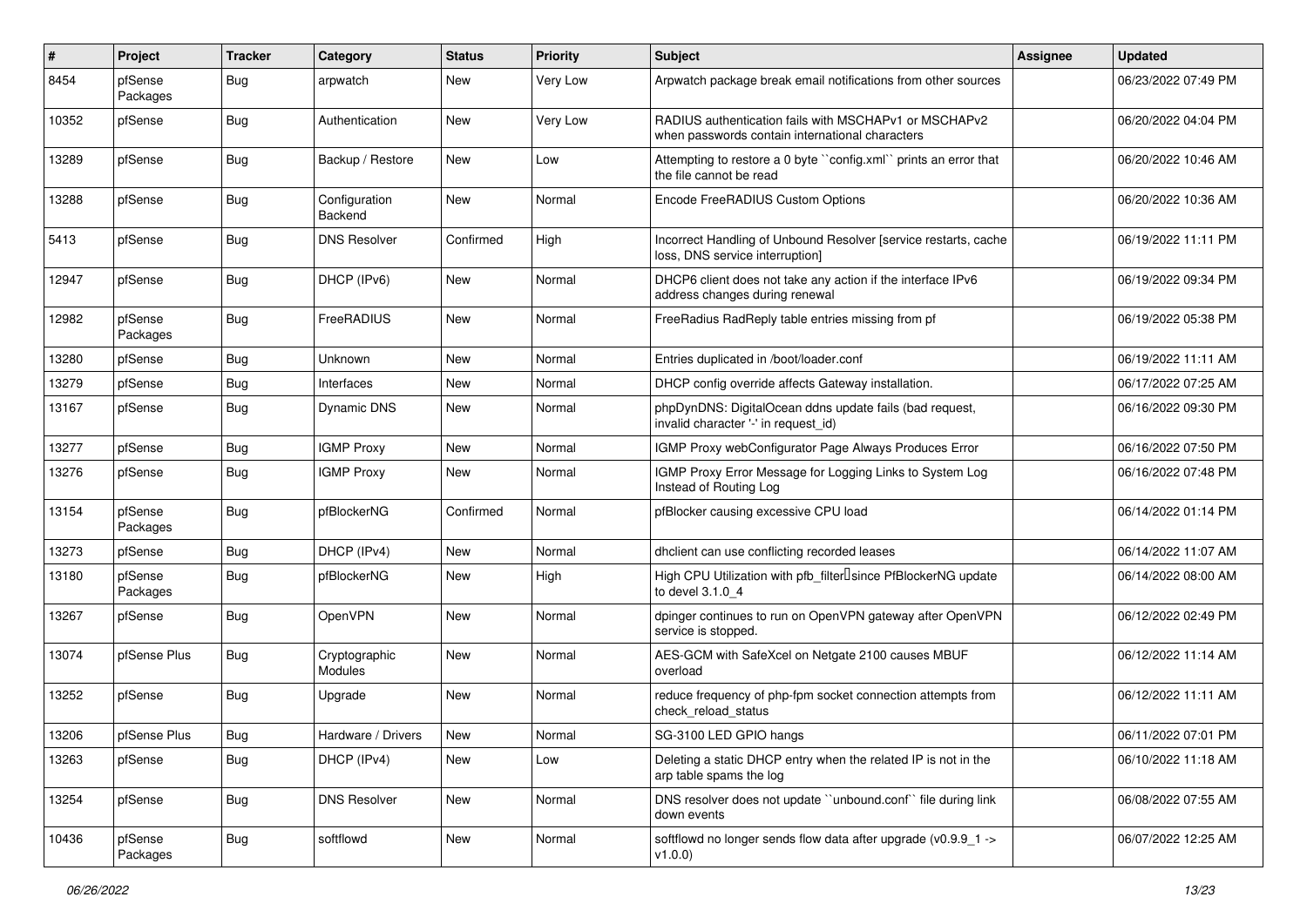| #     | Project             | <b>Tracker</b> | Category                        | <b>Status</b>                 | <b>Priority</b> | <b>Subject</b>                                                                                  | Assignee | <b>Updated</b>      |
|-------|---------------------|----------------|---------------------------------|-------------------------------|-----------------|-------------------------------------------------------------------------------------------------|----------|---------------------|
| 13253 | pfSense             | <b>Bug</b>     | DHCP (IPv6)                     | New                           | Normal          | dhcp6c`` is not restarted when applying settings when multiple<br>WANs are configured for DHCP6 |          | 06/06/2022 02:58 PM |
| 12878 | pfSense             | <b>Bug</b>     | <b>Traffic Shaper</b><br>(ALTQ) | Incomplete                    | Normal          | Traffic shaping by interface, route queue bandwidth inbound,<br>out by a large factor.          |          | 06/06/2022 07:03 AM |
| 13249 | pfSense             | <b>Bug</b>     | Console Menu                    | <b>New</b>                    | Normal          | Running playback comands multiple times results in PHP error                                    |          | 06/06/2022 07:02 AM |
| 13247 | pfSense<br>Packages | <b>Bug</b>     | open-vm-tools                   | <b>New</b>                    | Low             | Open-VM-Tools service actions do not work                                                       |          | 06/05/2022 07:09 PM |
| 12974 | pfSense Plus        | <b>Bug</b>     | Installer                       | <b>New</b>                    | Normal          | Typing anything into 1100/2100 recovery installer causes<br>process to stop                     |          | 06/05/2022 04:10 PM |
| 13076 | pfSense             | <b>Bug</b>     | <b>Gateway Monitoring</b>       | <b>New</b>                    | Normal          | Marking a gateway as down does not affect IPsec entries using<br>gateway groups                 |          | 06/03/2022 10:32 AM |
| 12612 | pfSense             | Bug            | <b>DNS Resolver</b>             | <b>New</b>                    | Normal          | DNS Resolver is restarted during every "rc.newwanip" event                                      |          | 06/03/2022 07:13 AM |
| 13240 | pfSense             | <b>Bug</b>     | Rules / NAT                     | <b>New</b>                    | Normal          | Dynamic NPt entry UI has a couple quirks                                                        |          | 06/02/2022 09:32 PM |
| 12095 | pfSense             | Bug            | Authentication                  | <b>New</b>                    | Normal          | Memory leak in pcscd                                                                            |          | 06/01/2022 01:01 PM |
| 13237 | pfSense             | Bug            | DHCP (IPv6)                     | <b>New</b>                    | Normal          | dhcp6c script cannot be executed safely                                                         |          | 06/01/2022 11:20 AM |
| 13233 | pfSense Plus        | <b>Bug</b>     | OpenVPN                         | Feedback                      | Normal          | OpenVPN DCO connection fails with Auth Digest Algorithm set<br>to SHA512                        |          | 05/31/2022 03:39 PM |
| 12877 | pfSense             | Bug            | <b>Dynamic DNS</b>              | Feedback                      | Normal          | Cloudflare DynDNS fails to update more than two addresses                                       |          | 05/29/2022 06:56 PM |
| 12875 | pfSense             | Bug            | Package System                  | New                           | Normal          | Import zabbix-agent6 and zabbix-proxy6 from FreeBSD Ports                                       |          | 05/28/2022 06:50 PM |
| 13224 | pfSense             | Bug            | <b>Notifications</b>            | <b>New</b>                    | Normal          | Email notification flood when UPS (NUT) and WAN send<br>notifications                           |          | 05/27/2022 01:58 AM |
| 13222 | pfSense             | <b>Bug</b>     | UPnP/NAT-PMP                    | <b>New</b>                    | Normal          | CARP IP does not listen for NAT-PMP packets                                                     |          | 05/26/2022 02:28 PM |
| 12796 | pfSense             | <b>Bug</b>     | Upgrade                         | Confirmed                     | Normal          | 2.5.2 -> 2.6.0 upgrade segfaults if certain packages are<br>installed.                          |          | 05/24/2022 07:43 AM |
| 13202 | pfSense<br>Packages | Bug            | pfBlockerNG                     | <b>New</b>                    | Normal          | Missing Protocols on IP Feed Groups Advanced<br>Inbound/Outbound Firewall Rule settings         |          | 05/23/2022 08:58 AM |
| 13194 | pfSense<br>Packages | Bug            | pfBlockerNG                     | <b>New</b>                    | Normal          | Remove dead Malc0de feed                                                                        |          | 05/23/2022 05:16 AM |
| 12737 | pfSense             | <b>Bug</b>     | Certificates                    | <b>New</b>                    | Normal          | CApath is not defined by default in curl                                                        |          | 05/17/2022 02:30 PM |
| 12632 | pfSense             | Bug            | Gateways                        | <b>New</b>                    | High            | Assigning a /30 WAN IP address at the console does not save<br>the gateway correctly            |          | 05/17/2022 02:28 PM |
| 12464 | pfSense             | <b>Bug</b>     | Logging                         | <b>Pull Request</b><br>Review | Normal          | Syslog Auth messages are sent as Emergency Level                                                |          | 05/17/2022 02:20 PM |
| 12757 | pfSense             | <b>Bug</b>     | Diagnostics                     | <b>Pull Request</b><br>Review | Very Low        | Clean up /etc/inc/filter.inc use of pfctl -F                                                    |          | 05/17/2022 02:18 PM |
| 9295  | pfSense             | <b>Bug</b>     | <b>PPPoE Server</b>             | <b>New</b>                    | Very High       | IPv6 PD does not work with PPPOE (Server & Client)                                              |          | 05/15/2022 10:53 AM |
| 13158 | pfSense             | Bug            | Web Interface                   | <b>New</b>                    | Normal          | Input validation error when applying limiter changes                                            |          | 05/14/2022 05:32 PM |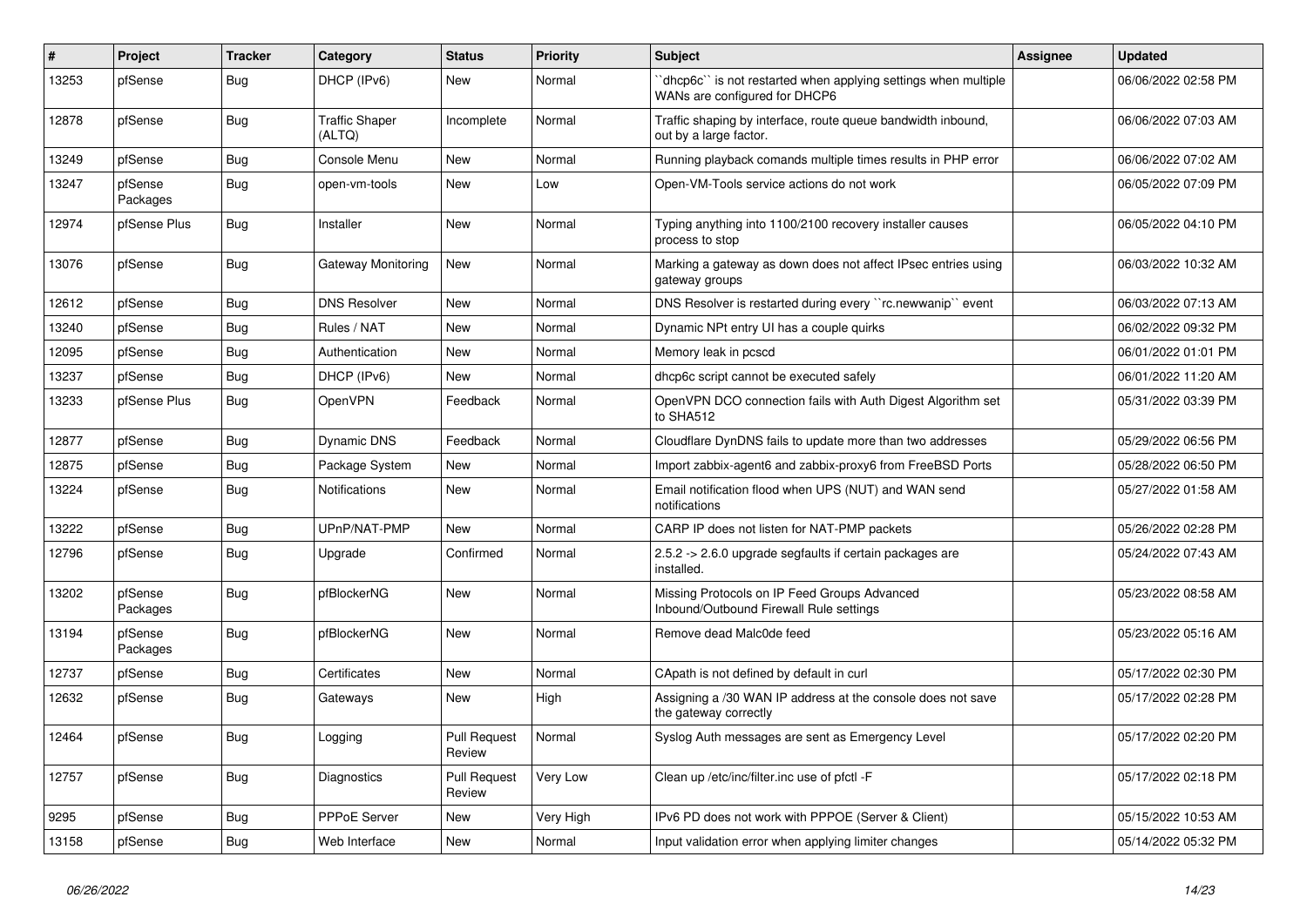| $\vert$ # | Project             | <b>Tracker</b> | Category                            | <b>Status</b> | <b>Priority</b> | <b>Subject</b>                                                                                                                         | <b>Assignee</b> | <b>Updated</b>      |
|-----------|---------------------|----------------|-------------------------------------|---------------|-----------------|----------------------------------------------------------------------------------------------------------------------------------------|-----------------|---------------------|
| 9024      | pfSense             | <b>Bug</b>     | <b>Traffic Shaper</b><br>(Limiters) | Feedback      | Normal          | Ping packet loss under load when using limiters                                                                                        |                 | 05/12/2022 11:55 AM |
| 12960     | pfSense             | Bug            | Installer                           | New           | Normal          | VGA installer image defaults to serial console, serial console is<br>default in GUI settings                                           |                 | 05/10/2022 03:19 PM |
| 9887      | pfSense             | <b>Bug</b>     | Rules / NAT                         | <b>New</b>    | Low             | Rule separator positions change when deleting multiple rules                                                                           |                 | 05/10/2022 03:11 PM |
| 13144     | pfSense             | <b>Bug</b>     | Rules / NAT                         | New           | Very Low        | Firewall rule entries can get out of sync when entries are<br>deleted while other administrators are editing entries<br>simultaneously |                 | 05/10/2022 07:26 AM |
| 13141     | pfSense<br>Packages | <b>Bug</b>     | squidguard                          | <b>New</b>    | Normal          | wrong page squidguard block                                                                                                            |                 | 05/09/2022 05:33 PM |
| 13053     | pfSense<br>Packages | <b>Bug</b>     | ACME                                | <b>New</b>    | Normal          | LoopiaAPI error handling                                                                                                               |                 | 05/05/2022 10:58 AM |
| 13128     | pfSense<br>Packages | Bug            | Zabbix                              | <b>New</b>    | Normal          | Zabbix Agent 6: HA Server Setup                                                                                                        |                 | 05/05/2022 01:55 AM |
| 13110     | pfSense             | <b>Bug</b>     | CARP                                | <b>New</b>    | Very Low        | changing CARP VIP address does not update outbound NAT<br>interface IP                                                                 |                 | 05/03/2022 02:52 PM |
| 12747     | pfSense             | <b>Bug</b>     | Logging                             | <b>New</b>    | Normal          | System log is filled by sshguard                                                                                                       |                 | 05/03/2022 03:08 AM |
| 13098     | pfSense<br>Packages | <b>Bug</b>     | haproxy                             | Feedback      | Low             | HAProxy Virtual IP broken link under Frontend setup                                                                                    |                 | 04/27/2022 08:35 AM |
| 4500      | pfSense             | <b>Bug</b>     | UPnP/NAT-PMP                        | Confirmed     | Normal          | Some miniupnp port mappings are not displayed in the Status<br>page                                                                    |                 | 04/25/2022 12:49 PM |
| 13087     | pfSense             | <b>Bug</b>     | <b>OpenVPN</b>                      | New           | Normal          | OpenVPN Server: hide WINS servers list when netbios option is<br>unchecked while WINS servers is checked                               |                 | 04/22/2022 10:29 AM |
| 12330     | pfSense<br>Packages | <b>Bug</b>     | pfBlockerNG                         | Feedback      | Normal          | pfBlockerNG devel creating invalid NAT rules on boot                                                                                   |                 | 04/21/2022 12:40 PM |
| 12114     | pfSense<br>Packages | <b>Bug</b>     | syslog-ng                           | Feedback      | Normal          | syslog-ng only binds to the last specified interface                                                                                   |                 | 04/21/2022 12:40 PM |
| 12073     | pfSense<br>Packages | <b>Bug</b>     | NET-SNMP                            | Feedback      | Normal          | netsnmptrapd.conf syntax is wrong                                                                                                      |                 | 04/21/2022 12:40 PM |
| 11434     | pfSense<br>Packages | <b>Bug</b>     | squidguard                          | Feedback      | Normal          | SquidGuard over 1.16.18_11                                                                                                             |                 | 04/21/2022 12:40 PM |
| 11185     | pfSense<br>Packages | <b>Bug</b>     | ntop                                | Feedback      | Normal          | Redis service stopping before NtopNg                                                                                                   |                 | 04/21/2022 12:40 PM |
| 10936     | pfSense<br>Packages | <b>Bug</b>     | haproxy                             | Feedback      | Normal          | both haproxy/haproxy-devel non-existent option lb-agent-chk                                                                            |                 | 04/21/2022 12:40 PM |
| 10692     | pfSense<br>Packages | Bug            | PIMD                                | Feedback      | Normal          | PIMD starts twice at boot                                                                                                              |                 | 04/21/2022 12:40 PM |
| 10445     | pfSense<br>Packages | Bug            | <b>BIND</b>                         | Feedback      | Normal          | BIND crashed when added RPZ. rpz is not a master or slave<br>zone.                                                                     |                 | 04/21/2022 12:40 PM |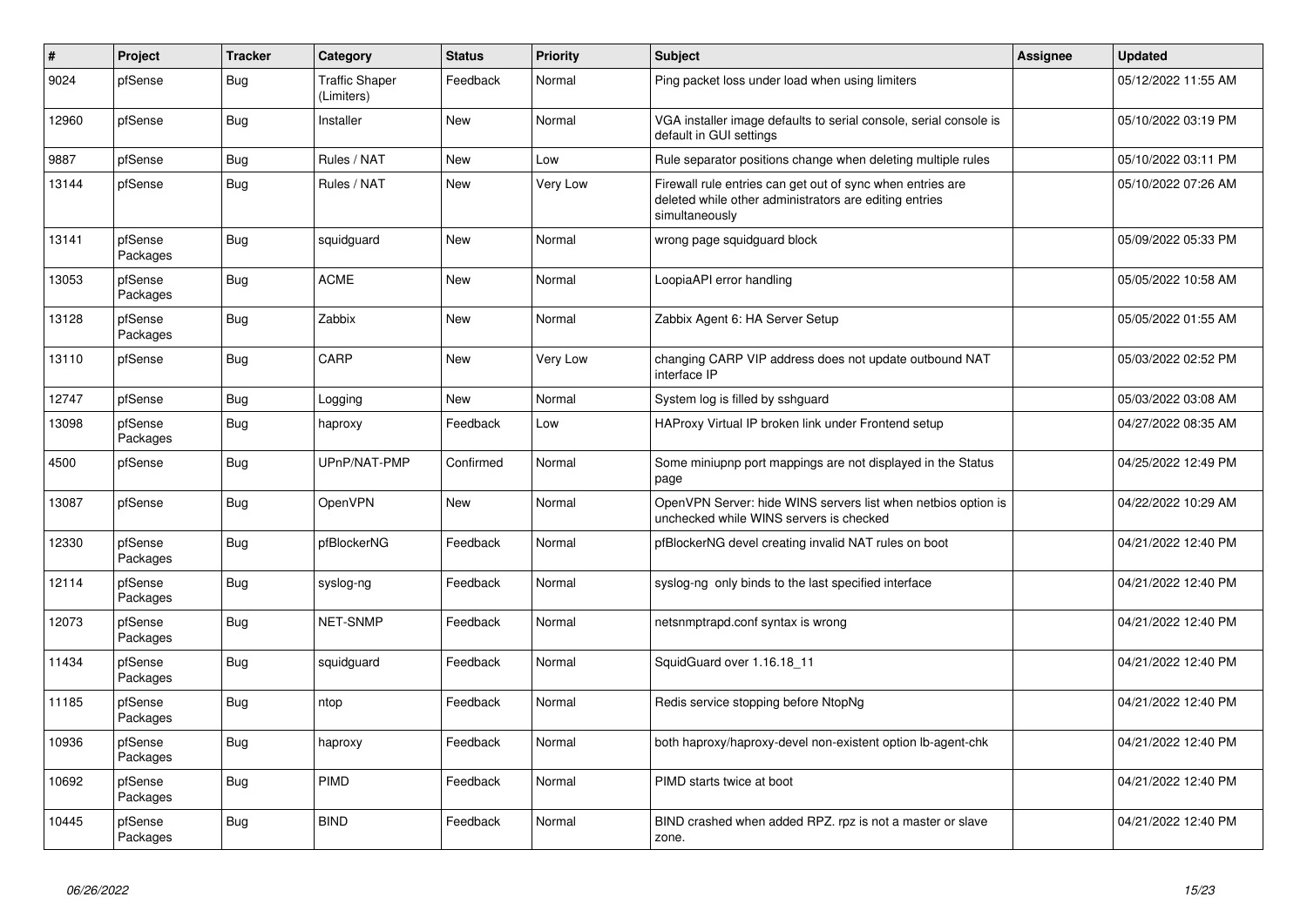| $\sharp$ | Project             | <b>Tracker</b> | Category                     | <b>Status</b> | <b>Priority</b> | <b>Subject</b>                                                                                              | <b>Assignee</b> | <b>Updated</b>      |
|----------|---------------------|----------------|------------------------------|---------------|-----------------|-------------------------------------------------------------------------------------------------------------|-----------------|---------------------|
| 10393    | pfSense<br>Packages | Bug            | syslog-ng                    | Feedback      | Normal          | Syslog-ng TLS support is broken                                                                             |                 | 04/21/2022 12:40 PM |
| 10330    | pfSense<br>Packages | <b>Bug</b>     | <b>BIND</b>                  | Feedback      | Normal          | BIND zone configuration displays wrong DS resource record<br>with inline DNSSEC signing enabled             |                 | 04/21/2022 12:40 PM |
| 7797     | pfSense<br>Packages | <b>Bug</b>     | Squid                        | Feedback      | Normal          | Squid Reverse Proxy alternating between destinations                                                        |                 | 04/21/2022 12:40 PM |
| 7039     | pfSense<br>Packages | Bug            | haproxy                      | Feedback      | Normal          | HAProxy backend configuration does not handle intermediate<br>CAs properly                                  |                 | 04/21/2022 12:40 PM |
| 11970    | pfSense<br>Packages | Bug            | Coreboot                     | New           | Normal          | Netgate Firmware Upgrade Doesn't Work on XG-2758                                                            |                 | 04/21/2022 12:39 PM |
| 11398    | pfSense<br>Packages | <b>Bug</b>     | pfBlockerNG                  | <b>New</b>    | Normal          | pfBlocker upgrade hangs forever                                                                             |                 | 04/21/2022 12:39 PM |
| 10690    | pfSense             | Bug            | Installer                    | <b>New</b>    | Low             | Not possible to make UFS install on ZFS formatted drive                                                     |                 | 04/21/2022 12:39 PM |
| 10544    | pfSense             | <b>Bug</b>     | User Manager /<br>Privileges | <b>New</b>    | Normal          | It's not possible to add a user to group operator using the gui                                             |                 | 04/21/2022 12:39 PM |
| 10530    | pfSense             | Bug            | Upgrade                      | <b>New</b>    | Normal          | Convert config version to be based on product version                                                       |                 | 04/21/2022 12:39 PM |
| 10513    | pfSense             | <b>Bug</b>     | Rules / NAT                  | <b>New</b>    | Normal          | State issues with policy routing and HA failover                                                            |                 | 04/21/2022 12:39 PM |
| 10502    | pfSense<br>Packages | <b>Bug</b>     | lldpd                        | In Progress   | Normal          | LLDP spamming errors on Netgate XG-7100                                                                     |                 | 04/21/2022 12:39 PM |
| 9384     | pfSense             | <b>Bug</b>     | Interfaces                   | Confirmed     | Normal          | devd putting "\$" before variable contents when using single<br>quotes                                      |                 | 04/21/2022 12:39 PM |
| 9136     | pfSense             | Bug            | DHCP (IPv6)                  | <b>New</b>    | High            | IPv6 Tracking Interfaces Lose IPv6 Address in Certain Cases                                                 |                 | 04/21/2022 12:39 PM |
| 8313     | pfSense             | <b>Bug</b>     | <b>Notifications</b>         | <b>New</b>    | Normal          | STARTTLS auto detection not working                                                                         |                 | 04/21/2022 12:39 PM |
| 8264     | pfSense<br>Packages | <b>Bug</b>     | FreeRADIUS                   | New           | Normal          | Radiusd restart on WAN change results in freeradius not<br>running (and possible solution)                  |                 | 04/21/2022 12:39 PM |
| 7138     | pfSense             | <b>Bug</b>     | DHCP (IPv6)                  | Assigned      | Normal          | Pfsense wide dhcpv6 client doesn't recognise if id statement                                                |                 | 04/21/2022 12:39 PM |
| 6823     | pfSense             | Bug            | Interfaces                   | New           | Normal          | No connectivity after changing link state to UP                                                             |                 | 04/21/2022 12:39 PM |
| 6186     | pfSense             | <b>Bug</b>     | Services                     | New           | Normal          | race conditions in service startup                                                                          |                 | 04/21/2022 12:39 PM |
| 5786     | pfSense             | <b>Bug</b>     | Web Interface                | New           | Normal          | Check WebConfigurator port for conflicts                                                                    |                 | 04/21/2022 12:39 PM |
| 4154     | pfSense             | <b>Bug</b>     | User Manager /<br>Privileges | Confirmed     | Normal          | RADIUS authentication not working over IPv6                                                                 |                 | 04/21/2022 12:39 PM |
| 10426    | pfSense<br>Packages | <b>Bug</b>     | Filer                        | Feedback      | Normal          | Filer must validate that File name is uniq                                                                  |                 | 04/20/2022 11:02 AM |
| 13073    | pfSense<br>Packages | <b>Bug</b>     | Squid                        | <b>New</b>    | Normal          | ClamAV - clamd dies with high CPU load and thus the C-ICAP<br>of squid-reverse proxy causes http:500 errors |                 | 04/19/2022 05:38 AM |
| 13068    | pfSense             | Bug            | Aliases / Tables             | <b>New</b>    | Normal          | Error loading rules when URL Table IPs content is empty                                                     |                 | 04/17/2022 09:07 PM |
| 13067    | pfSense             | Bug            | <b>FilterDNS</b>             | <b>New</b>    | Normal          | filterdns resolve interval is twice the intended value                                                      |                 | 04/17/2022 07:45 PM |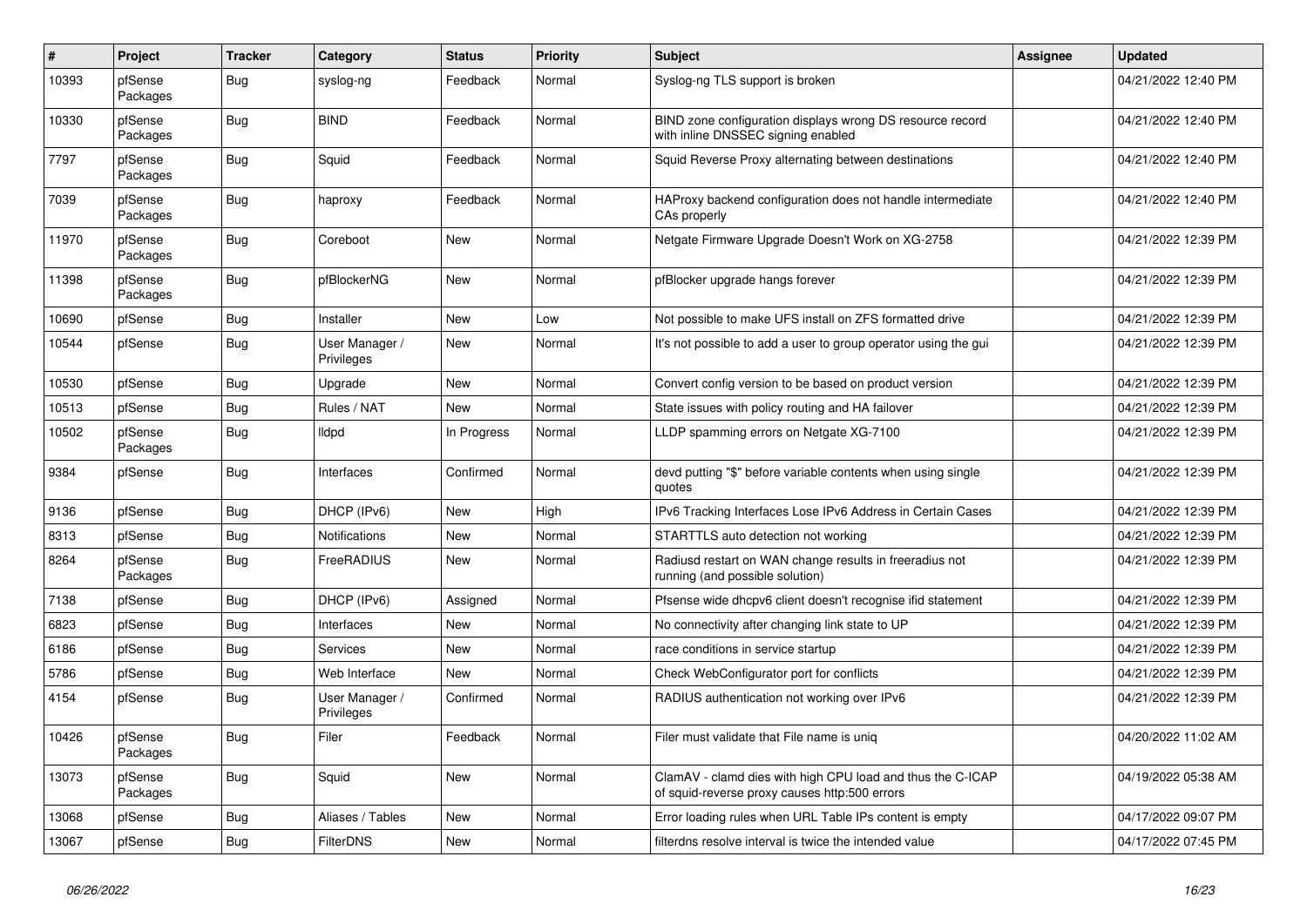| #     | Project             | <b>Tracker</b> | Category                                 | <b>Status</b> | <b>Priority</b> | <b>Subject</b>                                                                                                                      | Assignee | <b>Updated</b>      |
|-------|---------------------|----------------|------------------------------------------|---------------|-----------------|-------------------------------------------------------------------------------------------------------------------------------------|----------|---------------------|
| 12338 | pfSense<br>Packages | Bug            | <b>RRD Summary</b>                       | New           | Normal          | RRD Summary does not report data on 3100                                                                                            |          | 04/15/2022 02:54 PM |
| 13051 | pfSense             | <b>Bug</b>     | <b>Traffic Shaper</b><br>(ALTQ)          | New           | Normal          | Firewall traffic shaper by interface selection unknow                                                                               |          | 04/12/2022 07:03 AM |
| 13046 | pfSense             | <b>Bug</b>     | Rules / NAT                              | New           | Normal          | Floating rule applied to IPv6 interface with a SLAAC DHCPv6<br>gateway reports error on boot                                        |          | 04/11/2022 09:50 AM |
| 13045 | pfSense<br>Packages | Bug            | WireGuard                                | <b>New</b>    | Normal          | Firewall floating rules ignore WireGuard traffic                                                                                    |          | 04/11/2022 09:40 AM |
| 13043 | pfSense<br>Packages | <b>Bug</b>     | WireGuard                                | New           | Normal          | OSPF over Wireguard interface doesn't populate neighbors<br>after reboot                                                            |          | 04/11/2022 09:22 AM |
| 12950 | pfSense             | <b>Bug</b>     | Routing                                  | New           | Normal          | OpenVPN as default gateway does not get set at boot time                                                                            |          | 04/09/2022 05:46 PM |
| 13022 | pfSense<br>Packages | <b>Bug</b>     | haproxy                                  | Feedback      | Normal          | HAProxy - Sub Frontends ignore Client verification CA<br>certificates                                                               |          | 04/06/2022 12:55 PM |
| 12956 | pfSense<br>Packages | <b>Bug</b>     | Suricata                                 | Confirmed     | Normal          | suricata fails to use pcre in SID management (e.g. dropsid.conf)                                                                    |          | 04/05/2022 12:52 PM |
| 10900 | pfSense<br>Packages | <b>Bug</b>     | Backup                                   | Feedback      | Normal          | /packages/backup/backup.php?a=download&t=backup HTTP<br>504, or Sends PHP Error Message as ASCII/Text file Named<br>pfsense.bak.tgz |          | 04/05/2022 01:51 AM |
| 12774 | pfSense             | <b>Bug</b>     | Backup / Restore                         | <b>New</b>    | Normal          | Picture widget image is not saved in backup                                                                                         |          | 04/04/2022 04:48 AM |
| 13018 | pfSense<br>Packages | <b>Bug</b>     | pfBlockerNG                              | New           | Normal          | TLD and DNSBL Safesearch DOH conflict disables TLD block<br>when conflicting DOH FQDN is deselected or whitelisted                  |          | 04/01/2022 05:59 PM |
| 13000 | pfSense             | <b>Bug</b>     | IPsec                                    | New           | Low             | IPsec AES-GCM encryption algorithm "Key Length" field should<br>be labeled "ICV Length"                                             |          | 03/30/2022 07:40 AM |
| 12959 | pfSense             | <b>Bug</b>     | DHCP (IPv4)                              | Feedback      | Normal          | dhcplease process wrongly update host file if client-hostname is<br>empty                                                           |          | 03/28/2022 10:26 AM |
| 12922 | pfSense             | <b>Bug</b>     | DHCP (IPv4)                              | New           | Normal          | Classless static routes received on DHCP WAN can override<br>chosen default gateway                                                 |          | 03/28/2022 10:08 AM |
| 12927 | pfSense             | <b>Bug</b>     | <b>OpenVPN</b>                           | New           | Normal          | OpenVPN with OCSP enabled allows connections with revoked<br>certificates                                                           |          | 03/24/2022 08:22 AM |
| 12951 | pfSense<br>Packages | <b>Bug</b>     | <b>FRR</b>                               | Feedback      | Normal          | FRR cannot remove IPv6 routes                                                                                                       |          | 03/22/2022 09:24 PM |
| 12829 | pfSense             | Bug            | <b>Traffic Shaper</b><br>(Limiters)      | Feedback      | Normal          | Dummynet kernel module fails to load after upgrade.                                                                                 |          | 03/17/2022 09:26 AM |
| 12938 | pfSense             | Bug            | IPv6 Router<br>Advertisements<br>(RADVD) | New           | Normal          | MaxRtrAdvInterval would allow stale DNS servers to be deleted<br>faster                                                             |          | 03/12/2022 09:37 AM |
| 12926 | pfSense             | Bug            | Interfaces                               | Feedback      | Normal          | Changing LAGG type on CARP interfaces makes VIPs go to an<br>"init" State                                                           |          | 03/10/2022 10:52 AM |
| 12907 | pfSense<br>Packages | Bug            | PIMD                                     | Feedback      | Normal          | PIMD: Nonexistent interfaces should be hidden/disabled in<br>pimd.conf before bringing up the service                               |          | 03/07/2022 03:51 PM |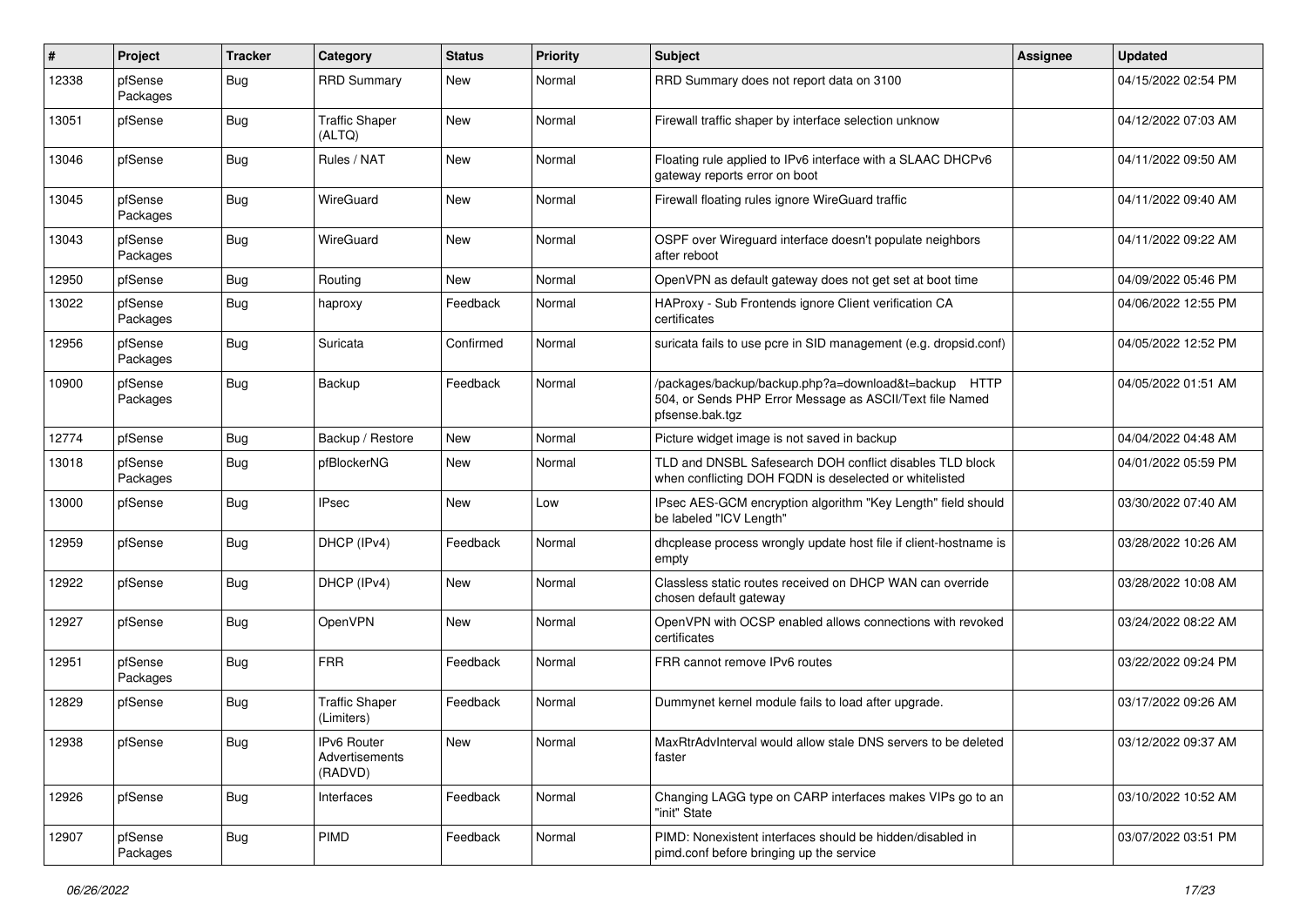| #     | Project             | <b>Tracker</b> | Category                | <b>Status</b> | <b>Priority</b> | Subject                                                                                                                                                                 | <b>Assignee</b> | <b>Updated</b>      |
|-------|---------------------|----------------|-------------------------|---------------|-----------------|-------------------------------------------------------------------------------------------------------------------------------------------------------------------------|-----------------|---------------------|
| 12905 | pfSense             | <b>Bug</b>     | Web Interface           | New           | Normal          | Add VLAN Re-assignment to Import Interface Mismatch Wizard                                                                                                              |                 | 03/07/2022 08:05 AM |
| 11530 | pfSense<br>Packages | <b>Bug</b>     | ntop                    | Feedback      | Low             | ntopng 4.2 needs to be updated to 4.3, Bug when accessing a<br>host for details                                                                                         |                 | 03/05/2022 08:35 PM |
| 12899 | pfSense<br>Packages | <b>Bug</b>     | Suricata                | New           | Normal          | Suricata doesn't honor Pass List                                                                                                                                        |                 | 03/04/2022 01:22 PM |
| 12894 | pfSense Plus        | Bug            | Certificates            | New           | Low             | duplicating freshly created certificates through refreshing                                                                                                             |                 | 03/03/2022 02:35 PM |
| 12888 | pfSense             | <b>Bug</b>     | Rules / NAT             | New           | Normal          | pfSense sends un-NATed packets during OpenVPN startup                                                                                                                   |                 | 03/01/2022 03:13 PM |
| 12742 | pfSense<br>Packages | <b>Bug</b>     | FreeRADIUS              | Feedback      | Normal          | freeRADIUS virtual-server-default: modules dailycounter,<br>monthlycounter, noresetcounter, expire_on_login in authorize<br>section prevent virtual server from loading |                 | 03/01/2022 12:45 PM |
| 11778 | pfSense             | <b>Bug</b>     | OpenVPN                 | <b>New</b>    | Normal          | OpenVPN uses 100% CPU after experiencing packet loss                                                                                                                    |                 | 02/28/2022 07:38 AM |
| 12857 | pfSense             | Bug            | Gateways                | New           | Normal          | Firewall gateway goes away when making changes to Bridge0<br>device                                                                                                     |                 | 02/27/2022 11:20 AM |
| 12259 | pfSense             | <b>Bug</b>     | <b>Operating System</b> | New           | Normal          | Intel em NICs Suffering Performance Degradation on<br>FreeBSD12                                                                                                         |                 | 02/25/2022 09:28 PM |
| 12853 | pfSense             | <b>Bug</b>     | <b>NAT Reflection</b>   | Feedback      | High            | Network Address Translation - Pure NAT pfsense freeze after<br>reboot                                                                                                   |                 | 02/22/2022 08:40 AM |
| 12850 | pfSense             | <b>Bug</b>     | Routing                 | <b>New</b>    | Low             | Console error during boot: "route: route has not been found"                                                                                                            |                 | 02/22/2022 08:27 AM |
| 12845 | pfSense<br>Packages | <b>Bug</b>     | softflowd               | <b>New</b>    | Normal          | softflowd wrong vlan tag                                                                                                                                                |                 | 02/21/2022 10:40 AM |
| 12828 | pfSense             | <b>Bug</b>     | Wireless                | New           | Normal          | pfSense keeps crashing (Fatal trap 12: page fault while in kernel<br>mode)                                                                                              |                 | 02/21/2022 07:55 AM |
| 12708 | pfSense             | <b>Bug</b>     | Aliases / Tables        | New           | Normal          | alias with non resolving DNS entry breaks underlying pf table                                                                                                           |                 | 02/20/2022 06:13 PM |
| 12822 | pfSense<br>Packages | <b>Bug</b>     | pfBlockerNG             | New           | Normal          | IPv4 Source ASN format not working                                                                                                                                      |                 | 02/18/2022 10:47 AM |
| 12823 | pfSense             | <b>Bug</b>     | DHCP (IPv6)             | New           | Normal          | Multiple DHCP6 WAN connections PPPoE interface 'defached'<br>status                                                                                                     |                 | 02/18/2022 05:39 AM |
| 8882  | pfSense             | <b>Bug</b>     | Interfaces              | Incomplete    | Normal          | Interface assignments lost on reboot                                                                                                                                    |                 | 02/17/2022 02:24 PM |
| 12797 | pfSense             | <b>Bug</b>     | UPnP/NAT-PMP            | New           | Normal          | UPnP+STUN forms invalid outbound NAT rules using the<br>external address discovered from STUN                                                                           |                 | 02/15/2022 01:01 PM |
| 12543 | pfSense             | <b>Bug</b>     | Web Interface           | Feedback      | Normal          | Deleteing a Outbound NAT rule gave me an empty rule and<br>displayed php error in UI.                                                                                   |                 | 02/14/2022 04:36 AM |
| 11036 | pfSense<br>Packages | <b>Bug</b>     | haproxy                 | New           | Normal          | <b>HAproxy ACL</b>                                                                                                                                                      |                 | 02/11/2022 11:27 AM |
| 12759 | pfSense Plus        | <b>Bug</b>     | Package System          | New           | Very Low        | Proprietary packages link to non-existant or non-public github<br>pages                                                                                                 |                 | 02/09/2022 10:43 AM |
| 6799  | pfSense             | Bug            | Rules / NAT             | New           | Normal          | Using NOT (!) with interface subnet macros results unexpected<br>traffic passing when multiple subnets are included in the macro<br>(i.e. VIP subnets)                  |                 | 02/07/2022 02:18 PM |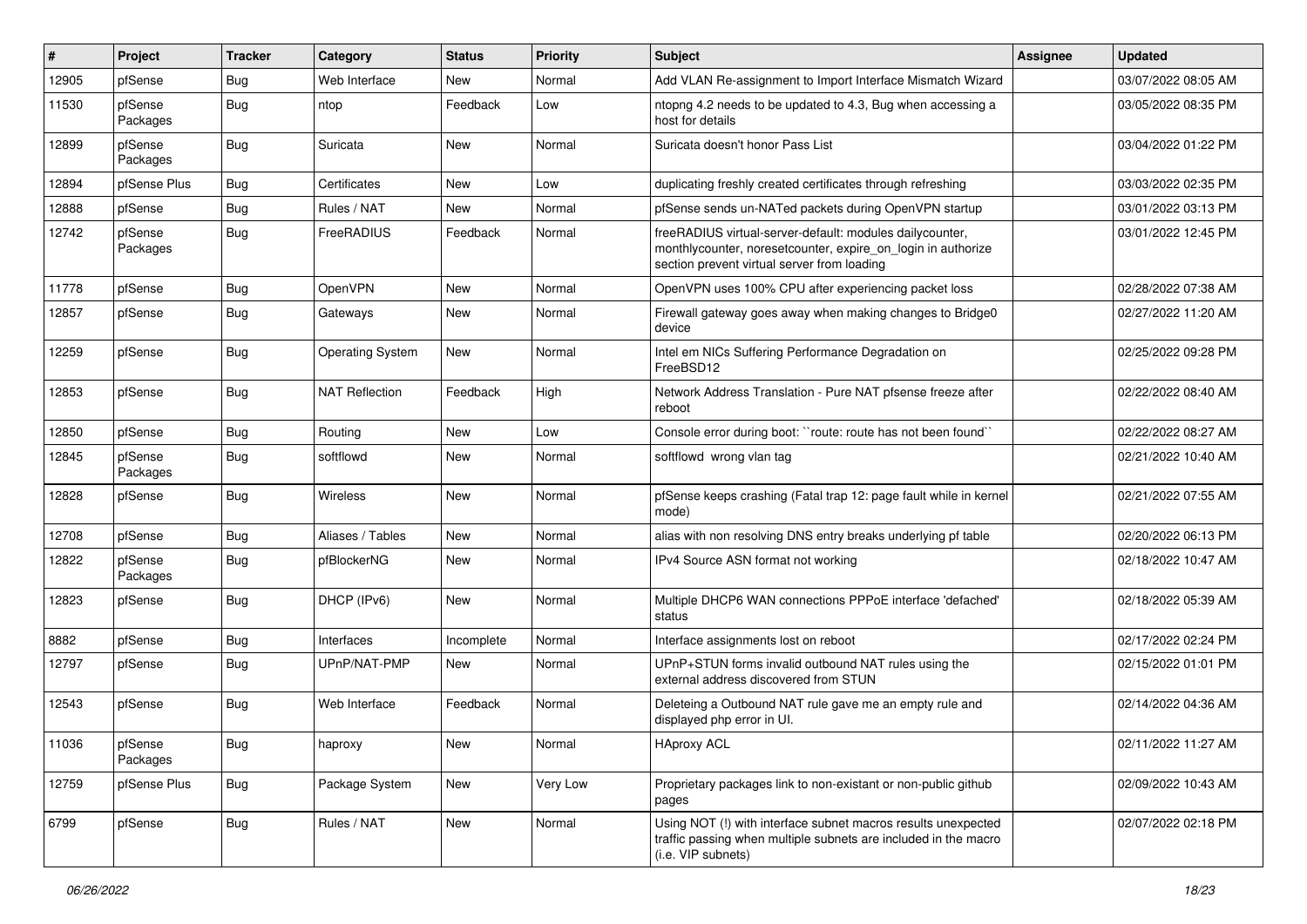| ∦     | Project             | <b>Tracker</b> | Category                        | <b>Status</b> | <b>Priority</b> | <b>Subject</b>                                                                                                                         | <b>Assignee</b> | <b>Updated</b>      |
|-------|---------------------|----------------|---------------------------------|---------------|-----------------|----------------------------------------------------------------------------------------------------------------------------------------|-----------------|---------------------|
| 12767 | pfSense<br>Packages | Bug            | Avahi                           | New           | Normal          | "Package radavahi-daemon does does not exist in current<br>pfSense version and it has been removed"" message on<br>pfSense 2.7 restore |                 | 02/07/2022 11:28 AM |
| 12764 | pfSense             | <b>Bug</b>     | Gateways                        | New           | Normal          | VTI gateway status is pending after assigning the VTI interface                                                                        |                 | 02/07/2022 05:41 AM |
| 12751 | pfSense<br>Packages | <b>Bug</b>     | <b>FRR</b>                      | <b>New</b>    | Normal          | Improve FRR route restoration after gateway events                                                                                     |                 | 02/06/2022 11:07 PM |
| 12258 | pfSense<br>Packages | <b>Bug</b>     | WireGuard                       | Feedback      | Normal          | Copy key buttons only work in HTTPS mode                                                                                               |                 | 02/03/2022 04:57 AM |
| 12734 | pfSense             | Bug            | Web Interface                   | Incomplete    | Low             | Long hostname breaks DHCP leases layout                                                                                                |                 | 01/31/2022 01:03 PM |
| 12740 | pfSense             | <b>Bug</b>     | FreeBSD                         | Incomplete    | Normal          | panic: esp_input_cb: Unexpected address family                                                                                         |                 | 01/27/2022 01:19 PM |
| 12732 | pfSense<br>Packages | <b>Bug</b>     | squidguard                      | New           | High            | Squid https filtering squidguard acl target list - erratic behaviour                                                                   |                 | 01/26/2022 09:11 AM |
| 12730 | pfSense             | <b>Bug</b>     | <b>Captive Portal</b>           | New           | Normal          | RADIUS accounting does not work if WAN is down                                                                                         |                 | 01/26/2022 05:13 AM |
| 12726 | pfSense             | <b>Bug</b>     | Authentication                  | New           | Normal          | LDAP select container button auto populate                                                                                             |                 | 01/25/2022 01:48 PM |
| 12705 | pfSense             | <b>Bug</b>     | <b>IPsec</b>                    | Incomplete    | Normal          | ECDSA certificate does not work for IPSec VPN phase 1                                                                                  |                 | 01/24/2022 03:22 PM |
| 7329  | pfSense             | <b>Bug</b>     | <b>DNS Forwarder</b>            | <b>New</b>    | Low             | <b>DHCP Not Updating DNS</b>                                                                                                           |                 | 01/21/2022 09:16 PM |
| 7352  | pfSense             | <b>Bug</b>     | Routing                         | New           | Normal          | pfSense IPv6 static route is dumped after a WAN flap                                                                                   |                 | 01/20/2022 09:35 AM |
| 9500  | pfSense<br>Packages | <b>Bug</b>     | haproxy                         | New           | Normal          | HAproxy does not delete non-applicable action config                                                                                   |                 | 01/18/2022 06:28 AM |
| 2234  | pfSense             | <b>Bug</b>     | Web Interface                   | Confirmed     | Low             | Status: Traffic Graph - only shows interface's subnet                                                                                  |                 | 01/15/2022 08:33 PM |
| 6926  | pfSense             | <b>Bug</b>     | UPnP/NAT-PMP                    | <b>New</b>    | Normal          | Miniupnp advertising expired IPv6 address                                                                                              |                 | 01/15/2022 08:29 PM |
| 12607 | pfSense Plus        | <b>Bug</b>     | Hardware / Drivers              | New           | High            | Instability with Snort Inline with AWS Instances                                                                                       |                 | 01/10/2022 09:03 PM |
| 1849  | pfSense             | <b>Bug</b>     | <b>Traffic Shaper</b><br>(ALTQ) | New           | Normal          | Traffic shaper - By Queue view needs to show/use friendly<br>inerface names                                                            |                 | 01/10/2022 08:10 AM |
| 5253  | pfSense             | <b>Bug</b>     | PPP Interfaces                  | New           | Normal          | 3gstats.php 100% CPU                                                                                                                   |                 | 01/08/2022 05:02 PM |
| 12260 | pfSense<br>Packages | <b>Bug</b>     | ntop                            | <b>New</b>    | Normal          | Update popup and version missmatch?                                                                                                    |                 | 01/08/2022 05:53 AM |
| 12667 | pfSense<br>Packages | <b>Bug</b>     | WireGuard                       | <b>New</b>    | Normal          | Firewall Crashed After Upgrading Wireguard                                                                                             |                 | 01/07/2022 09:18 AM |
| 8113  | pfSense             | <b>Bug</b>     | Interfaces                      | New           | Normal          | MTU setting on bridge, openvpn clients ignored                                                                                         |                 | 12/31/2021 05:55 PM |
| 7113  | pfSense             | Bug            | Dashboard                       | New           | Normal          | Interface name in Traffic Graphs                                                                                                       |                 | 12/31/2021 05:40 PM |
| 4345  | pfSense             | Bug            | <b>Operating System</b>         | Confirmed     | Normal          | Traffic Shaping doesn't work with Xen netfront driver                                                                                  |                 | 12/31/2021 05:30 PM |
| 5629  | pfSense             | <b>Bug</b>     | <b>IPsec</b>                    | New           | Normal          | Allow for IPsec configuration using certs without a CA                                                                                 |                 | 12/31/2021 05:21 PM |
| 12423 | pfSense<br>Packages | <b>Bug</b>     | pfBlockerNG                     | Feedback      | Normal          | Dashboard shows "SQLite database missing, Force Reload<br>DNSBL to recover!"                                                           |                 | 12/31/2021 01:06 PM |
| 12655 | pfSense<br>Packages | <b>Bug</b>     | Telegraf                        | New           | Normal          | telegraf, wireguard plugin failing                                                                                                     |                 | 12/30/2021 05:51 PM |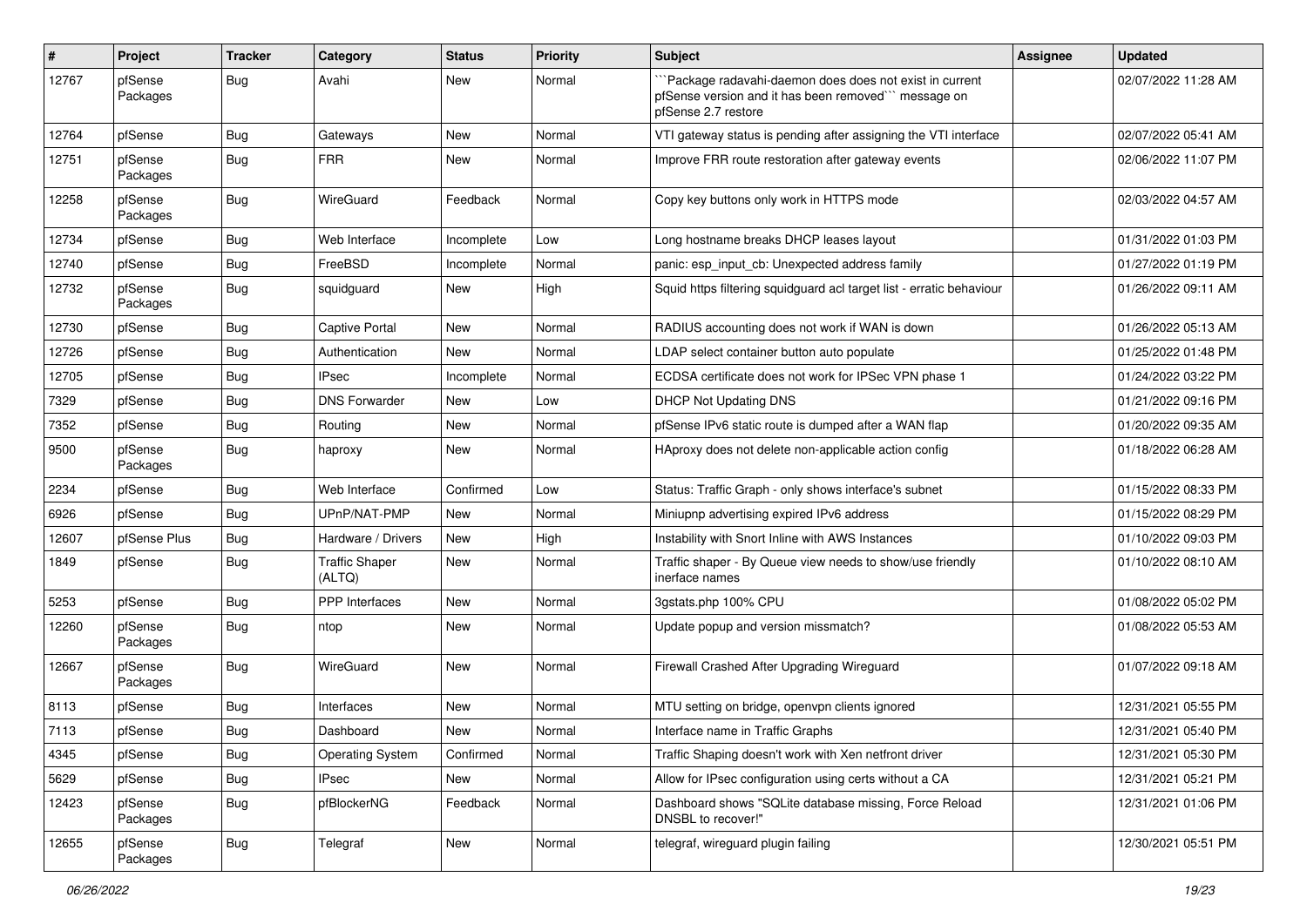| ∦     | Project             | <b>Tracker</b> | Category             | <b>Status</b> | <b>Priority</b> | <b>Subject</b>                                                                                                                   | <b>Assignee</b> | <b>Updated</b>      |
|-------|---------------------|----------------|----------------------|---------------|-----------------|----------------------------------------------------------------------------------------------------------------------------------|-----------------|---------------------|
| 12414 | pfSense<br>Packages | Bug            | pfBlockerNG          | Feedback      | Normal          | DNSBL SafeSearch page displays input validation error if DoH /<br>DoT blocking is not enabled                                    |                 | 12/30/2021 02:49 PM |
| 6289  | pfSense             | Bug            | Interfaces           | <b>New</b>    | Normal          | IPv6 address not given to track6 interfaces on create                                                                            |                 | 12/30/2021 04:17 AM |
| 11872 | pfSense             | <b>Bug</b>     | Interfaces           | <b>New</b>    | Normal          | gif interfaces reporting incorrect traffic counters                                                                              |                 | 12/30/2021 04:00 AM |
| 11759 | pfSense             | Bug            | Dashboard            | <b>New</b>    | Normal          | Traffic graphs on dashboard double upload on pppoe links                                                                         |                 | 12/30/2021 04:00 AM |
| 12648 | pfSense             | Bug            | Captive Portal       | <b>New</b>    | Normal          | Undocumented variables 'listenporthttp' and 'listenporthttps'                                                                    |                 | 12/28/2021 10:44 AM |
| 12070 | pfSense             | <b>Bug</b>     | DHCP (IPv4)          | <b>New</b>    | Low             | <b>VLAN0 for WAN DHCP</b>                                                                                                        |                 | 12/23/2021 04:31 PM |
| 11960 | pfSense             | <b>Bug</b>     | Gateway Monitoring   | Feedback      | Normal          | Gateway Monitoring Traffic Goes Out Default Gateway                                                                              |                 | 12/20/2021 05:43 AM |
| 7152  | pfSense             | Bug            | <b>DNS Resolver</b>  | <b>New</b>    | Normal          | Unbound / DNS Resolver issue if "Register DHCP static<br>mappings in the DNS Resolver" set before wildcard DNS<br>custom options |                 | 12/18/2021 04:59 PM |
| 5849  | pfSense             | Bug            | CARP                 | <b>New</b>    | Normal          | Routing fail on CARP IPsec                                                                                                       |                 | 12/18/2021 04:41 PM |
| 3796  | pfSense             | <b>Bug</b>     | Diagnostics          | Confirmed     | Normal          | States summary fails and is very slow with large state tables                                                                    |                 | 12/11/2021 08:03 PM |
| 4604  | pfSense             | Bug            | <b>NTPD</b>          | <b>New</b>    | Normal          | NTP time server entries may or may not work, depending upon<br>interfaces selected when configuring NTP service                  |                 | 12/11/2021 07:59 PM |
| 1738  | pfSense             | <b>Bug</b>     | Backup / Restore     | <b>New</b>    | Very Low        | Restore fails when username in backup is not matching                                                                            |                 | 12/11/2021 07:51 PM |
| 1667  | pfSense             | <b>Bug</b>     | L <sub>2</sub> TP    | <b>New</b>    | Normal          | L2TP server does not respond properly from a CARP VIP                                                                            |                 | 12/11/2021 07:43 PM |
| 12552 | pfSense             | <b>Bug</b>     | OpenVPN              | <b>New</b>    | Normal          | 'Pull DNS" option within OpenVPN client does not cause<br>pfSense to use DNS servers assigned by remote OpenVPN<br>server        |                 | 12/08/2021 08:45 AM |
| 12563 | pfSense             | <b>Bug</b>     | <b>OpenVPN</b>       | <b>New</b>    | Normal          | OpenVPN server doesn't support Framed-IPv6-Address<br>RADIUS attribute                                                           |                 | 12/03/2021 11:19 AM |
| 11182 | pfSense<br>Packages | <b>Bug</b>     | <b>NRPE</b>          | <b>New</b>    | Normal          | NRPE in HA syncs the bind IP                                                                                                     |                 | 12/01/2021 02:15 AM |
| 12542 | pfSense             | Bug            | Virtual IP Addresses | <b>New</b>    | Normal          | Cannot assign a same IPv6 Link-Local address to different<br>interfaces                                                          |                 | 11/25/2021 01:41 AM |
| 12539 | pfSense             | <b>Bug</b>     | Interfaces           | <b>New</b>    | Low             | Changing VLAN ID for LAN interface in assignments silently<br>fails.                                                             |                 | 11/23/2021 04:12 AM |
| 7096  | pfSense             | Bug            | <b>DNS Resolver</b>  | Feedback      | Normal          | Unbound fails to start on boot if specific network devices are<br>configured in the "Network Interfaces"                         |                 | 11/22/2021 08:59 AM |
| 12538 | pfSense<br>Packages | <b>Bug</b>     | <b>PIMD</b>          | <b>New</b>    | Normal          | PIMD sub-interface bug                                                                                                           |                 | 11/20/2021 09:44 PM |
| 12249 | pfSense             | <b>Bug</b>     | Backup / Restore     | <b>New</b>    | Normal          | HAProxy causing failed ACB backups                                                                                               |                 | 11/15/2021 11:58 PM |
| 12519 | pfSense             | <b>Bug</b>     | Authentication       | <b>New</b>    | Normal          | Fail authentication using special character in password via the<br>LDAP connector                                                |                 | 11/12/2021 07:39 AM |
| 11525 | pfSense<br>Packages | Bug            | Suricata             | <b>New</b>    | Normal          | pfsense 2.5.0 release version for vlan issue to suricata                                                                         |                 | 11/11/2021 08:16 AM |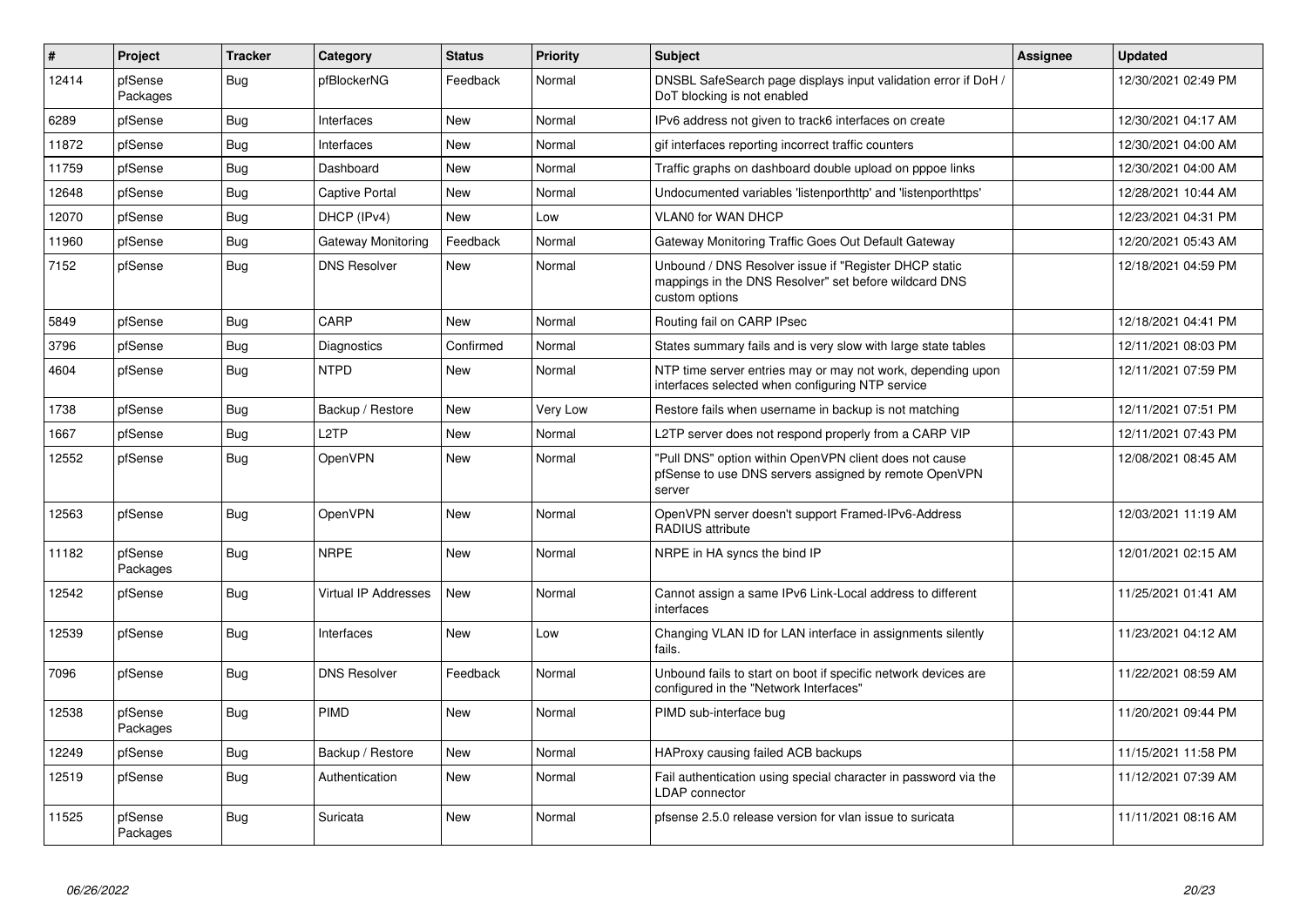| $\vert$ # | Project             | <b>Tracker</b> | Category                        | <b>Status</b>                 | <b>Priority</b> | <b>Subject</b>                                                                                                                      | <b>Assignee</b> | <b>Updated</b>      |
|-----------|---------------------|----------------|---------------------------------|-------------------------------|-----------------|-------------------------------------------------------------------------------------------------------------------------------------|-----------------|---------------------|
| 12507     | pfSense<br>Packages | Bug            | softflowd                       | <b>Pull Request</b><br>Review | Normal          | Add support for bi-directional flows in softflowd                                                                                   |                 | 11/11/2021 03:53 AM |
| 12509     | pfSense             | Bug            | OpenVPN                         | New                           | Normal          | Deffered authentication does not work with auth-gen-token<br>external-auth or pusk "auth-token"                                     |                 | 11/08/2021 04:01 AM |
| 12508     | pfSense             | Bug            | <b>DHCP Relay</b>               | New                           | Normal          | DHCP Relay over VPN                                                                                                                 |                 | 11/06/2021 11:25 AM |
| 12504     | pfSense             | Bug            | Interfaces                      | <b>New</b>                    | Normal          | BCM57412 NetXtreme-E 10Gb RDMA Ethernet controller issue                                                                            |                 | 11/05/2021 04:51 AM |
| 8576      | pfSense             | Bug            | Rules / NAT                     | Feedback                      | Low             | pfSense stops passing traffic after some time when using<br>Outbound NAT pool w/ Sticky Address                                     |                 | 10/28/2021 01:47 PM |
| 11429     | pfSense             | Bug            | Web Interface                   | New                           | Normal          | System Log / Settings form activates "Reset Log Files" button<br>on enter                                                           |                 | 10/28/2021 01:35 PM |
| 12357     | pfSense             | <b>Bug</b>     | <b>Captive Portal</b>           | New                           | Normal          | Captive Portal popup Logout button loads full login page in<br>popup when clicked                                                   |                 | 10/27/2021 12:10 PM |
| 12483     | pfSense             | Bug            | Configuration<br>Backend        | <b>New</b>                    | Normal          | GUI creates inconsistent config.xml                                                                                                 |                 | 10/23/2021 06:48 AM |
| 12436     | pfSense             | Bug            | PPPoE Server                    | <b>New</b>                    | Normal          | Pppoe server config gui does not allow setting of chap<br>authentication, and sets the network start address for allocation<br>to 0 |                 | 10/21/2021 08:15 AM |
| 9344      | pfSense             | Bug            | Translations                    | New                           | Normal          | OpenVPN click NCP Algorithms will always go to DH<br>Parameters website(in Chinese-Taiwan)                                          |                 | 10/21/2021 03:48 AM |
| 12467     | pfSense             | Bug            | Captive Portal                  | <b>New</b>                    | Normal          | CP error on client disconnect after reboot                                                                                          |                 | 10/17/2021 05:35 AM |
| 11592     | pfSense<br>Packages | Bug            | node exporter                   | New                           | Normal          | Node exporter can not read system statistics                                                                                        |                 | 10/15/2021 09:37 PM |
| 12451     | pfSense             | <b>Bug</b>     | Virtual IP Addresses            | New                           | Normal          | deleteVIP() does not check RFC2136 Update Source                                                                                    |                 | 10/13/2021 10:06 AM |
| 12444     | pfSense<br>Packages | Bug            | ntop                            | <b>New</b>                    | Normal          | ntopng throws errors when viewing single host                                                                                       |                 | 10/11/2021 12:39 PM |
| 12126     | pfSense<br>Packages | Bug            | <b>FreeRADIUS</b>               | <b>New</b>                    | Normal          | freeradius3 0.15.7 31                                                                                                               |                 | 10/11/2021 08:21 AM |
| 11430     | pfSense             | Bug            | Interfaces                      | New                           | Normal          | PHP console spam after Assigning Interfaces                                                                                         |                 | 10/09/2021 10:37 AM |
| 1620      | pfSense<br>Packages | Bug            | Squid                           | New                           | Normal          | Can't use transparent proxy when using bridge.                                                                                      |                 | 10/07/2021 04:19 AM |
| 12188     | pfSense<br>Packages | Bug            | OpenVPN Client<br>Export        | New                           | Normal          | client export breaks multi remote configurations                                                                                    |                 | 10/02/2021 05:58 PM |
| 12421     | pfSense             | Bug            | Rules / NAT                     | New                           | Normal          | IPV6 limiter bug                                                                                                                    |                 | 10/02/2021 08:44 AM |
| 12033     | pfSense<br>Packages | Bug            | pfBlockerNG                     | New                           | Normal          | maxmindb and _sqlite3 modules not found                                                                                             |                 | 10/01/2021 04:42 AM |
| 12401     | pfSense             | <b>Bug</b>     | <b>Traffic Graphs</b>           | New                           | Normal          | Traffic graphs with untagged and tagged VLAN on same<br>interface                                                                   |                 | 09/23/2021 09:18 PM |
| 12393     | pfSense             | <b>Bug</b>     | <b>Traffic Shaper</b><br>(ALTQ) | New                           | Low             | Priority of qOthersLow higher than default queues                                                                                   |                 | 09/21/2021 02:48 PM |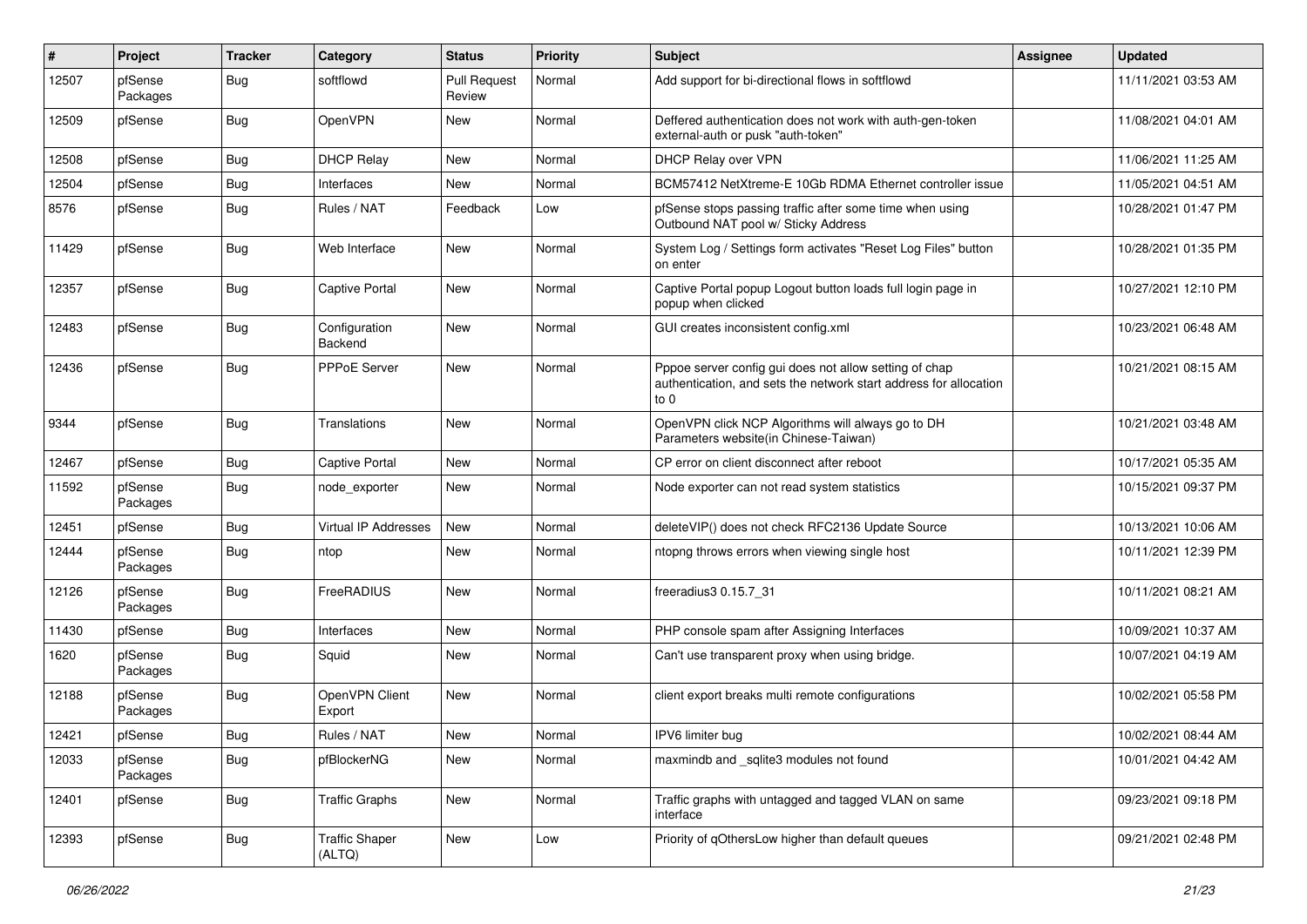| $\vert$ # | Project             | <b>Tracker</b> | Category             | <b>Status</b> | <b>Priority</b> | Subject                                                                                                           | <b>Assignee</b> | <b>Updated</b>      |
|-----------|---------------------|----------------|----------------------|---------------|-----------------|-------------------------------------------------------------------------------------------------------------------|-----------------|---------------------|
| 11268     | pfSense             | Bug            | Web Interface        | New           | Normal          | Cookie named 'id' prevents Edit form fields being set properly                                                    |                 | 09/03/2021 06:16 AM |
| 11742     | pfSense<br>Packages | <b>Bug</b>     | Suricata             | <b>New</b>    | Normal          | Blocking / Unblocking is not working correctly.                                                                   |                 | 09/01/2021 11:08 AM |
| 10693     | pfSense<br>Packages | <b>Bug</b>     | <b>BIND</b>          | New           | Normal          | pfSense Bind Zone Editor UI does not update zone serial<br>number when a change is made                           |                 | 09/01/2021 12:51 AM |
| 6370      | pfSense             | <b>Bug</b>     | <b>IPsec</b>         | Confirmed     | Normal          | IPSEC bound to WAN gateway group and Dynamic DNS<br>doesn't to fail back tunnel to WAN on DDNS update             |                 | 08/31/2021 07:38 AM |
| 12286     | pfSense<br>Packages | <b>Bug</b>     | FreeRADIUS           | New           | Normal          | Add support for ntlm_auth in LDAP                                                                                 |                 | 08/20/2021 08:27 AM |
| 12283     | pfSense             | Bug            | Authentication       | New           | Normal          | LDAP/RADIUS authentication servers configuration does not<br>allow source IP address to be specified              |                 | 08/20/2021 01:15 AM |
| 11619     | pfSense             | <b>Bug</b>     | Upgrade              | New           | Normal          | Unable to upgrade 2.4.4-p3 to 2.5/21.02-p1                                                                        |                 | 08/15/2021 10:00 AM |
| 10311     | pfSense             | Bug            | OpenVPN              | New           | Normal          | Too low net.link.ifqmaxlen causes packet drop under load when<br>using OpenVPN inside bridge interface under load |                 | 08/10/2021 03:10 AM |
| 11780     | pfSense<br>Packages | Bug            | Suricata             | New           | Very High       | Suricata package fails to prune suricata.log                                                                      |                 | 08/06/2021 07:18 AM |
| 12178     | pfSense<br>Packages | <b>Bug</b>     | WireGuard            | New           | Low             | WireGuard always shows 'Configuring WireGuard<br>tunnelsdone.' message on boot                                    |                 | 07/30/2021 06:58 AM |
| 11980     | pfSense<br>Packages | <b>Bug</b>     | FreeRADIUS           | Feedback      | Normal          | EAP does not work with SQL backend                                                                                |                 | 07/21/2021 07:24 AM |
| 12130     | pfSense<br>Packages | Bug            | Zeek                 | New           | Normal          | Zeek fails to start                                                                                               |                 | 07/15/2021 02:00 AM |
| 12122     | pfSense             | <b>Bug</b>     | Web Interface        | New           | Normal          | Perform greedy actions asychronously                                                                              |                 | 07/10/2021 01:10 PM |
| 6362      | pfSense             | Bug            | DHCP (IPv4)          | Confirmed     | Normal          | DHCP Client ID not used                                                                                           |                 | 07/09/2021 06:30 AM |
| 11610     | pfSense<br>Packages | <b>Bug</b>     | <b>NET-SNMP</b>      | New           | Normal          | NET-SNMP is not setting the correct permissions on AgentX                                                         |                 | 06/28/2021 07:54 AM |
| 12084     | pfSense<br>Packages | <b>Bug</b>     | <b>FRR</b>           | New           | Normal          | libfrr.so.0 error on SG-1100                                                                                      |                 | 06/26/2021 08:22 AM |
| 9895      | pfSense<br>Packages | <b>Bug</b>     | Snort                | <b>New</b>    | Normal          | snort reinstallation failed                                                                                       |                 | 06/23/2021 08:01 AM |
| 12067     | pfSense             | Bug            | DHCP (IPv4)          | <b>New</b>    | Very Low        | <b>DHCP Monitoring Statistics Error</b>                                                                           |                 | 06/21/2021 08:39 AM |
| 6055      | pfSense             | Bug            | Package System       | Confirmed     | Low             | Menu items may remain from packages no longer installed                                                           |                 | 06/18/2021 08:46 PM |
| 12056     | pfSense             | <b>Bug</b>     | Logging              | New           | Normal          | Filterlog says "Unknown Option %u"                                                                                |                 | 06/18/2021 05:51 AM |
| 12013     | pfSense             | <b>Bug</b>     | Logging              | New           | Low             | Reading log data is inefficient in certain cases                                                                  |                 | 06/08/2021 07:35 AM |
| 12009     | pfSense<br>Packages | <b>Bug</b>     | Zabbix               | New           | Normal          | Zabbix Agent starts twice by /etc/rc.start_packages                                                               |                 | 06/08/2021 01:35 AM |
| 11992     | pfSense             | <b>Bug</b>     | Virtual IP Addresses | Confirmed     | High            | GRE Tunnel - Does not work with a virtual IP as endpoint                                                          |                 | 06/04/2021 01:16 AM |
| 7779      | pfSense             | Bug            | OpenVPN              | New           | Normal          | Traffic crossing a site-to-site OpenVPN tunnel fails to fragment.                                                 |                 | 06/02/2021 08:26 AM |